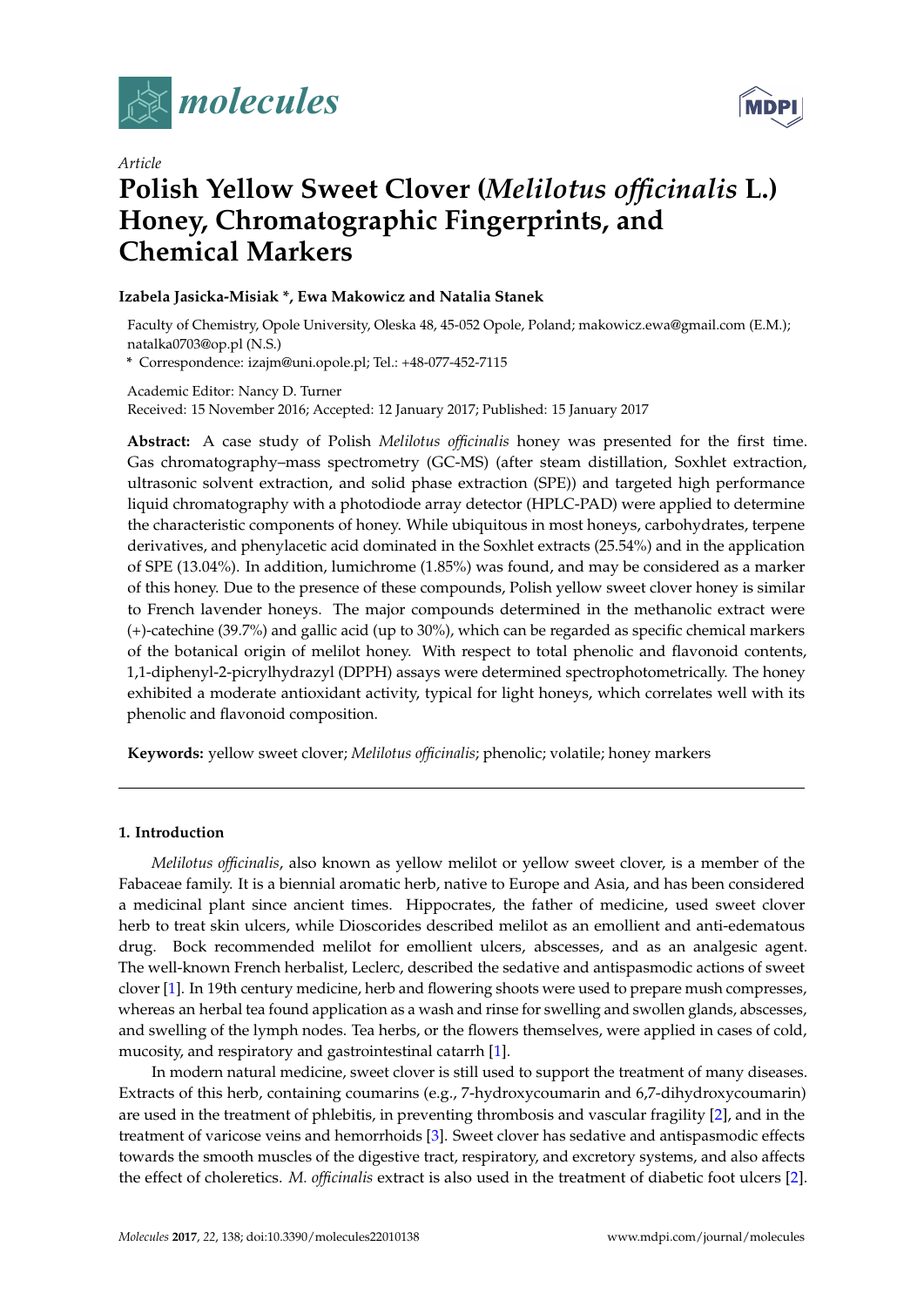In addition to the reported medicinal properties, melilot is also used to add flavor and aroma to foods and beverages [\[4\]](#page-11-3).

Yellow melilot smells like freshly-mown hay. All species of *Melilotus*, when flowering, have a peculiar sweet odor, which, through drying, becomes stronger and more agreeable. The characteristic sweet odor is derived from its coumarins (e.g., coumarin, 7-hydroxycoumarin and 6,7-dihydroxycoumarin). In Europe, dried *Melilotus* was traditionally placed in storage boxes and chests with clothing and linens in order to protect them from moths, in the same manner as dried lavender [\[5\]](#page-11-4). Medical sweet clover herb contains coumarin, which breaks down, when the plant is spoiled or damaged, into dicoumarin. This compound is used as a blood thinner and anticoagulant in rat and mouse poisons, and also for treating human ailments [\[6\]](#page-11-5).

Recently, scientists and food producers have been more and more interested in plant-based foods [\[7](#page-11-6)[–9\]](#page-11-7). These generally less-processed foods contain many valuable, biological active substances, with proven beneficial effects on consumers' health. Among others, bee-derived products, in particular honey, are very highly appreciated and recognized. Honey, beyond its flavor and nutritional value, is also known to have proven therapeutic properties, undoubtedly one of its most valuable qualities. This fact, not only provides many opportunities for the use of honey as an ingredient in many medicinal products, but also increases its value as an element of human diet. Therefore, integrated studies on the chemical composition, botanical origin, and biological activity of bee products are very important in the context of their use as an ingredient in modern food.

Polish *Melilotus* species (yellow and white sweet clover) blooms from June to late August, and are attractive and productive nectariferous plants. However, according to the best of our knowledge, the chemical composition and biological activity of yellow sweet clover honey have not yet been investigated. Therefore, the main objective of this study was to characterize Polish yellow sweet clover honey through investigation of the group of volatile and phenolic compounds that can be isolated from this product. The characterization was based, in each group, on the determination of its chromatographic fingerprint profile, and we attempted to identify the specific chemicals within the profile. Due to substantial differences in physicochemical properties between the two groups, two approaches were used in order to achieve this goal. For volatiles, isolation by either Soxhlet or ultrasonic extraction, as well as through steam distillation in the presence of an organic solvent, combined with a GC-MS analysis, was applied. To characterize a group of phenolic compounds, solid phase extraction was used, followed by analysis of the extract using HPLC-PAD (including the determination of total phenolic contents). Based on the obtained results, coumarin has been selected as a potential marker for this honey, and its content was quantified using GC-MS. Additionally, the determination of antioxidant properties of honey, utilizing DPPH assays, was performed.

## **2. Results and Discussion**

#### *2.1. Volatile Compounds Identified by GC-MS*

GC-MS analysis of dichloromethane extracts, obtained after steam distillation, Soxhlet extraction, and ultrasonic solvent extraction (USE) of three Polish sweet yellow clover honeys led to the identification of 82 volatile compounds. These studies also showed that the applied methods for extraction appear to be suitable procedures for the isolation of volatiles from honey samples. Average peak areas of the identified compounds for honeys obtained from different years are shown in Table [1.](#page-4-0) Chromatographic analysis of the extracts obtained using the solid phase extraction method, with the use of an SDBL cartridge, enabled the identification of 26 volatile compounds (Table [2\)](#page-5-0). Volatile compounds present in *Melilotus officinalis* honey represent different groups of chemical entities; below we present the average content of the compounds present in the highest concentrations in all tested honey samples. When using the steam distillation technique, the highest contents for β-phellandrene (2.17%), benzenacetaldehyde (5.84%), phenylethyl alcohol (2.03%), β-menthane (2.23%), thymol (2.03%), and ethyl 2-(5-methyl-5-vinyltetrahydrofuran-2-yl)propan-2-ylcarbonate (2.84%) were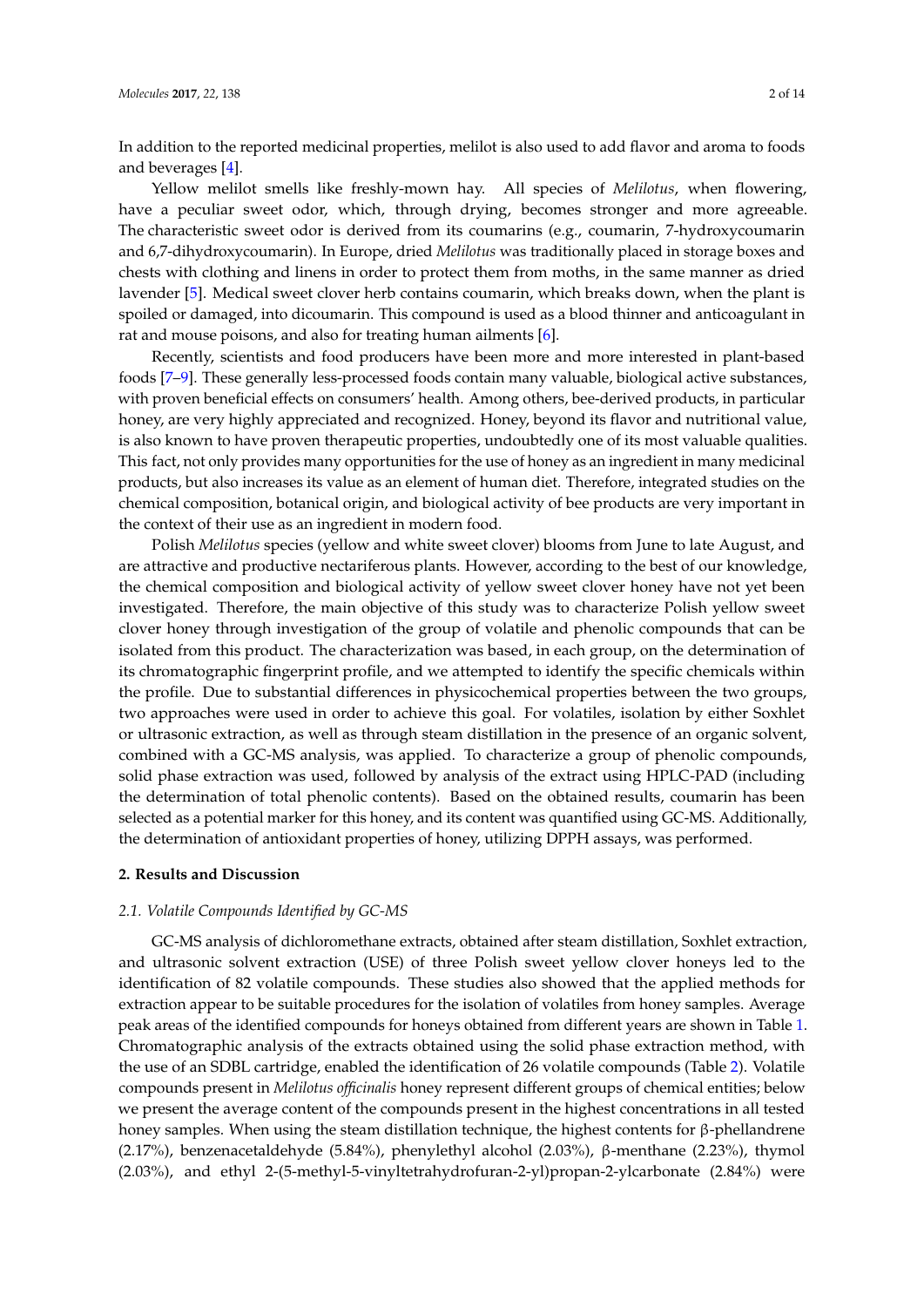detected. When Soxhlet extraction was used, the highest contents for carophyllene (11.23%), 13-epimanool (1.45%), phenylacetic acid (5.35%), and *p*-eugenol (6.54%) were observed. While using USE, the predominant compounds were phenylacetic acid (25.54%), *α*-(phenylmethyl)benzenethanol (6.44%), and *p*-acetoxyanisole (2.89%). In the case of the SPE method, two compounds had the largest areas of peaks: Phenylacetic acid (13.04%) and *N*-butylbenzensulfonamide (10.94%). This method, however, provided the lowest number of compounds, and, thus, the results are incomparable with other methods. Coumarin is a volatile compound, which is not widespread among different varieties of honeys and, thus, is probably one of the most interesting compounds identified in sweet clover honey. This substance belongs to a group of naturally-occurring phenolic compounds that contain the characteristic benzo[*α*]pyrone moiety and are produced via the shikimate pathway [\[10\]](#page-12-0). Coumarins are found in high levels in several plant species, such as the cinnamon tree, lavender, *Prunus mahaleb* L., and in sweet yellow clover [\[11–](#page-12-1)[14\]](#page-12-2). It has been identified as a compound with very interesting pharmaceutical properties, such as the ability to increase blood flow in veins and decrease capillary permeability. Coumarin also poses antifungal and anti-cancer properties, but can be toxic when it is used at high doses for a long time [\[10\]](#page-12-0). The average content of coumarin in two-year-old Polish sweet yellow clover honey is 728 ng/g of honey, with the highest concentration being 902 ng/g of honey (see Table [3\)](#page-5-1). Coumarin was not detected in fresh honey after harvesting (sample from 2016). The greatest amount of coumarin was obtained through steam distillation.

The results of other studies show that coumarin is also present in French lavender honeys, derived from *Lavandula angustifolia* Mill., *Lavendula angustifolia x latifolia*, and *Lavendula hybrid* Reverchon II, where it mainly acts as a freshness indicator, and in honey from *Prunus mahaleb* L., where it serves as a nonspecific biomarker [\[12,](#page-12-3)[13\]](#page-12-4). In lavender honeys, the average concentration of coumarin is lower in honeys analyzed after harvest (62 to 292 ng/g) with a progressive increase during storage (from 512 to 1720 ng/g in one-year-old honey) [\[12,](#page-12-3)[15\]](#page-12-5). The coumarin concentration in our two-year-old sweet yellow clover honey (2014) is lower than that in two-year-old lavender honey. These analytical data may suggest that the total content of coumarin in lavender honeys is higher than that in Polish sweet yellow clover honeys.

The second interesting compound, which was isolated using the SPE method, is lumichrome. This compound is a common breakdown product of riboflavin, which forms in the presence of light, in neutral or acidic solutions. In an alkaline solution, riboflavin is decomposed into lumiflavin. Other studies suggested that it could also be produced via an active mechanism, and cause different biochemical activities. Lumichrome plays an important regulatory role in plants by enhancing photosynthesis in soybean and corn, and is also probably responsible for seeding development in legumes and cereals. Thus far, there is no evidence that lumichrome has any important biological role in humans [\[16](#page-12-6)[,17\]](#page-12-7). Lumichrome, for the first time, was identified in high concentrations in thistle (*Galactites tomentosa* Moench) honey, and, together with phenylacetic acid, was proposed as a marker for this monofloral honey [\[18\]](#page-12-8). Further studies have also shown the presence of lumichrome in other honeys: Dalmatian sage and cornflower (*Centaurea cyanus* L.) honeys, as well as a presence in other honeys in lower concentrations (*Aarbutus unedo* L., *Asphodelus microcrapus*, *Citruss* spp*. Eucayptus* spp., *Hedysarum coronarium* L., *Salvia officinalis* L., and *Satureja* spp.). It appears that, for honeys that contain lumichrome, the concentration of phenylacetic acid is higher than the normally observed in honey samples [\[17](#page-12-7)[,19\]](#page-12-9) with one exception—in *Dalmatian sage* honey, authors have demonstrated the presence of lumichrome, while phenylacetic acid was not found in the tested samples [\[17\]](#page-12-7). We have confirmed that lumichrome is present in Polish sweet yellow clover honey (*Melilotus officinalis)* and that it is accompanied by an enhanced concentration of phenylacetic acid. Obtained results suggest that the presence of coumarin in sweet yellow clover honey may be significant for botanical classification of this type of monofloral honey. Additionally, lumichrome and a high concentration of phenylacetic acid can be treated as potential markers.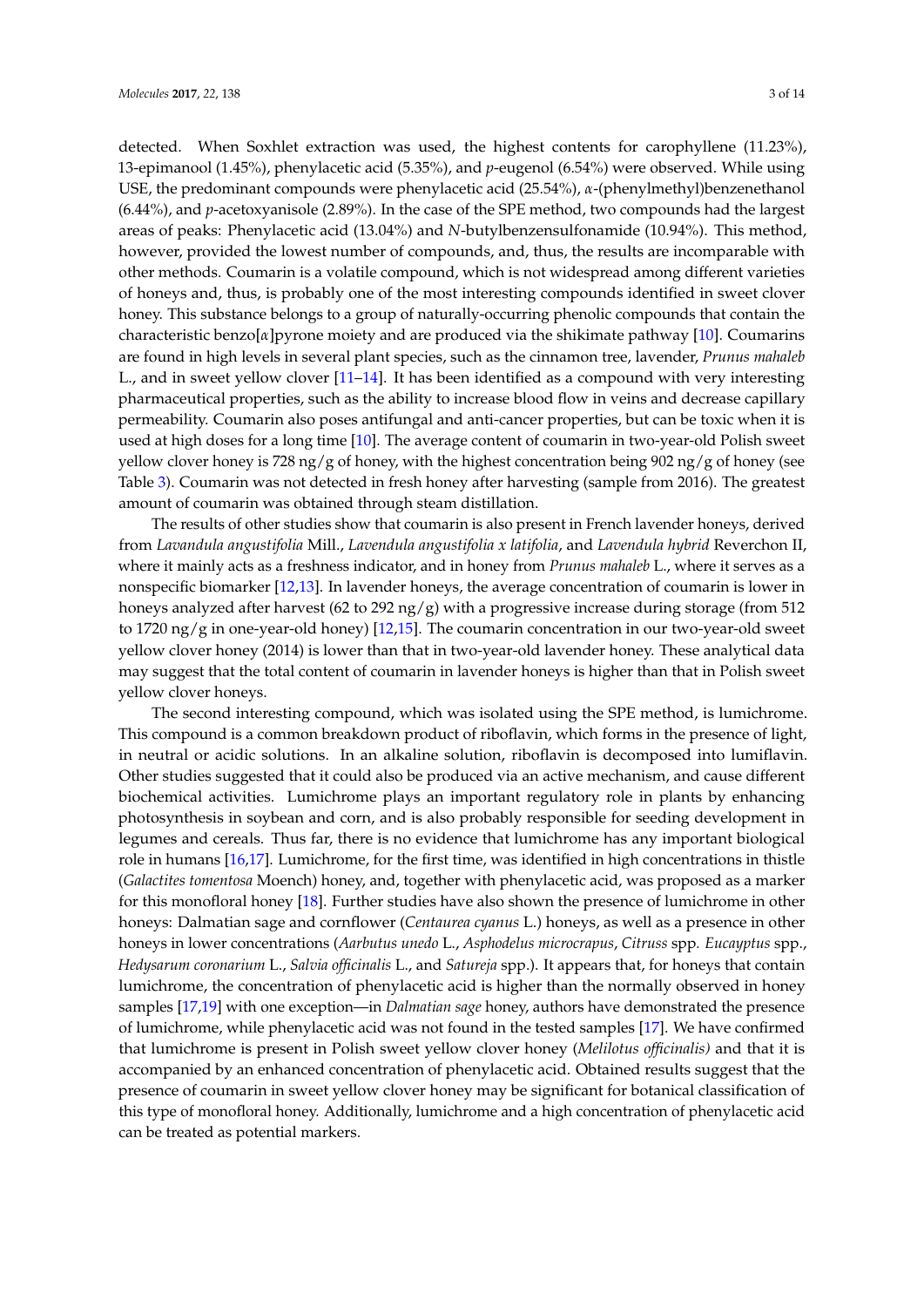#### *Molecules* **2017**, *22*, 138 4 of 14

**Table 1.** Volatile compounds of Polish sweet yellow clover honey characterized by gas chromatography–mass spectrometry (GC-MS) in extracts obtained with different procedures.

|                |                                                         |                          |                          |                          |                          | Peak Area (%)            |                       |                  |                  |                  |
|----------------|---------------------------------------------------------|--------------------------|--------------------------|--------------------------|--------------------------|--------------------------|-----------------------|------------------|------------------|------------------|
|                |                                                         |                          | $\mathbf{A}$             |                          |                          | $\bf{B}$                 |                       |                  | $\mathbf C$      |                  |
| No.            | Compounds                                               | H14                      | H <sub>15</sub>          | H <sub>16</sub>          | H14                      | H <sub>15</sub>          | H <sub>16</sub>       | H14              | <b>H16</b>       |                  |
|                |                                                         |                          | Av. $(n = 3)$            |                          |                          | Av. $(n = 3)$            |                       |                  | Av. $(n = 3)$    |                  |
| 1              | (15,155)-Bicyclo[13.1.0]hexadecane                      | $\overline{\phantom{a}}$ | $\sim$                   | $\sim$                   | $0.00 \pm 0.00$          | $0.69 \pm 0.09$          | $0.00 \pm 0.00$       |                  | $\overline{a}$   |                  |
| $\overline{2}$ | $\beta$ -Phellandrene                                   | $1.96 \pm 0.21$          | $0.61 \pm 0.28$          | $1.36 \pm 0.45$          |                          | $\overline{\phantom{a}}$ |                       |                  |                  |                  |
| 3              | $\delta$ -Selinene                                      | $0.10 \pm 0.02$          | $0.12 \pm 0.05$          | $0.10 \pm 0.05$          |                          |                          |                       |                  |                  |                  |
| $\overline{4}$ | 11-Tricosene                                            |                          | $\overline{\phantom{a}}$ | $\overline{\phantom{a}}$ | $0.92 \pm 0.00$          | $0.92 \pm 0.20$          | $1.00 \pm 0.31$       |                  |                  |                  |
| 5              | 17-Pentatriacontene                                     |                          |                          |                          |                          |                          |                       | $0.70 \pm 0.23$  | $0.59 \pm 0.03$  | $0.56 \pm 0.12$  |
| 6              | Docosene                                                | $0.51 \pm 0.03$          | $0.56 \pm 0.04$          | $0.52 \pm 0.03$          | $0.96 \pm 0.05$          | $1.56 \pm 0.05$          | $1.60 \pm 0.12$       | $0.00 \pm 0.00$  | $1.48 \pm 0.63$  | $1.12 \pm 0.27$  |
| 7              | 1-Heptacosanol                                          |                          | $\overline{\phantom{a}}$ | $\overline{a}$           |                          |                          |                       | $1.46 \pm 0.65$  | $1.70 \pm 0.04$  | $1.51 \pm 0.63$  |
| 8              | 1-Heptacosane                                           |                          | $\overline{a}$           | $\overline{a}$           |                          |                          |                       | $1.06 \pm 0.26$  | $0.55 \pm 0.21$  | $0.59 \pm 0.06$  |
| 9              | 1-Hexacosene                                            | $0.71 \pm 0.09$          | $0.80 \pm 0.05$          | $0.69 \pm 0.10$          |                          |                          |                       |                  |                  |                  |
| 10             | 13-Epimanool                                            |                          | $\overline{\phantom{a}}$ | $\overline{a}$           | $0.00 \pm 0.00$          | $2.15 \pm 0.98$          | $1.46 \pm 0.41$       |                  |                  |                  |
| 11             | 1-Nonadecene                                            | $0.25 \pm 0.02$          | $0.25 \pm 0.01$          | $0.26 \pm 0.01$          |                          |                          |                       |                  |                  |                  |
| 12             | 1-Oxa-spiro[4.5]deca-6,9-diene-2,8-dione                | $0.32 \pm 0.10$          | $0.28 \pm 0.01$          | $0.28 \pm 0.03$          |                          |                          |                       |                  |                  |                  |
| 13             | 2,6,10,14-Tetramethyl                                   |                          | $\overline{\phantom{a}}$ |                          | $0.96 \pm 0.00$          | $1.19 \pm 0.00$          | $0.00 \pm 0.00$       |                  |                  |                  |
|                | -7-(3-methylpent-4-enylidene) pentadecane               |                          |                          | $\overline{\phantom{a}}$ |                          |                          |                       |                  |                  |                  |
| 14             | 2-Ethyl-5-n-propylphenol                                |                          | $\overline{\phantom{a}}$ | $\overline{\phantom{a}}$ | $0.23 \pm 0.06$          | $0.27 \pm 0.16$          | $0.00 \pm 0.00$       |                  |                  |                  |
| 15             | 2-Ethylhexyl trans-4-methoxycinnamate                   | $0.51 \pm 0.02$          | $0.48 \pm 0.05$          | $0.00 \pm 0.00$          |                          |                          |                       |                  |                  |                  |
| 16             | 2-Phenyl-3-(2-furyl)-propenal                           | $0.18 \pm 0.01$          | $0.19 \pm 0.01$          | $0.19 \pm 0.00$          |                          |                          |                       |                  |                  |                  |
| 17             | 3,5-di-tert-Butyl-4-hydroxybenzaldehyde                 | $0.00 \pm 0.00$          | $0.09 \pm 0.01$          | $0.10 \pm 0.01$          |                          |                          |                       |                  |                  |                  |
| 18             | 3-Furanmethanol/2-Furamethanol*                         | $0.41 \pm 0.02$          | $0.35 \pm 0.10$          | $0.39 \pm 0.20$          |                          |                          |                       |                  |                  |                  |
| 19             | 5-Hydroxymethylfurfural                                 | $5.94 \pm 1.20$          | $2.01 \pm 0.01$          | $1.12 \pm 0.09$          | $5.51 \pm 1.63$          | $4.32 \pm 1.97$          | $2.21 \pm 0.69$       | $15.21 \pm 4.21$ | $13.21 \pm 3.28$ | $10.26 \pm 1.96$ |
| 20             | (E)-9-Octadecenoic acid **                              | $6.98 \pm 1.02$          | $7.00 \pm 1.25$          | $5.25 \pm 0.96$          | $0.96 \pm 0.36$          | $1.80 \pm 0.64$          | $1.46 \pm 0.26$       | $1.64 \pm 0.23$  | $3.60 \pm 0.76$  | $2.01 \pm 0.36$  |
| 21             | (Z)-9-Tricosene,                                        | $1.26 \pm 0.69$          | $1.39 \pm 0.78$          | $1.33 \pm 0.20$          | $\overline{\phantom{a}}$ | $\overline{\phantom{a}}$ | $\sim$                | $0.90 \pm 0.23$  | $0.89 \pm 0.41$  | $0.65 \pm 0.09$  |
| 22             | Acetophenone                                            | $0.00 \pm 0.00$          | $0.13 \pm 0.08$          | $0.19 \pm 0.10$          |                          |                          |                       |                  |                  |                  |
| 23             | Behenic alcohol                                         |                          | $\sim$                   | $\overline{\phantom{a}}$ | $0.78 \pm 0.22$          | $1.03 \pm 0.12$          | $0.00 \pm 0.00$       |                  |                  |                  |
| 24             | Benzaldehyde                                            | $0.19 \pm 0.06$          | $0.25 \pm 0.08$          | $0.21 \pm 0.42$          |                          | $\overline{\phantom{a}}$ |                       |                  |                  |                  |
| 25             | 4-Octyl-N-(4-octylphenyl)benzenamine                    |                          |                          | $\sim$                   | $1.23 \pm 0.13$          | $2.03 \pm 0.29$          | $1.63 \pm 0.09$       |                  |                  |                  |
| 26             | Benzeneacetaldehyde                                     | $5.69 \pm 0.17$          | $6.02 \pm 0.10$          | $5.50 \pm 0.17$          |                          | $\sim$                   |                       |                  |                  |                  |
| 27             | Phenylacetic acid                                       |                          |                          |                          | $4.13 \pm 0.06$          | $6.14\pm0.65$            | $5.23 \pm 0.91$       | $28.12 \pm 3.74$ | $26.21 \pm 2.78$ | $24.26 \pm 3.65$ |
| 28             | $\alpha$ -(Phenylmethyl)benzeneethanol                  |                          |                          |                          |                          |                          | $\overline{a}$        | $5.59 \pm 1.61$  | $8.80 \pm 0.09$  | $6.01 \pm 1.23$  |
| 29             | Benzoic acid                                            |                          | $\overline{\phantom{a}}$ |                          |                          |                          | $\tilde{\phantom{a}}$ | $1.15 \pm 0.07$  | $0.85 \pm 0.37$  | $1.06 \pm 0.33$  |
| 30             | 4-Hydroxy-3,5-dimethoxybenzoic acid                     |                          |                          |                          |                          |                          |                       | $1.78 \pm 0.23$  | $1.85 \pm 0.64$  | $1.79 \pm 0.36$  |
| 31             | Benzothiazole                                           | $1.21 \pm 0.19$          | $1.32 \pm 0.09$          | $1.30 \pm 0.09$          |                          |                          |                       | $\sim$           | $\overline{a}$   |                  |
| 32             | Benzyl alcohol                                          | $0.25 \pm 0.02$          | $0.42 \pm 0.10$          | $0.40 \pm 0.03$          |                          |                          |                       |                  |                  |                  |
| 33             | 2-Methylene4,8,8-trimethyl-4-vinyl-bicyclo[5.2.0]nonane |                          |                          | $\overline{a}$           | $0.96 \pm 0.63$          | $2.93 \pm 0.23$          | $2.21 \pm 0.09$       |                  |                  |                  |
| 34             | Bis(2-ethylhexyl) maleate                               |                          | $\overline{a}$           | $\tilde{\phantom{a}}$    | $1.01 \pm 0.56$          | $1.53 \pm 0.23$          | $1.26 \pm 0.09$       |                  |                  |                  |
| 35             | Caryophyllene                                           |                          |                          | $\overline{\phantom{a}}$ | $13.21 \pm 3.31$         | $12.26 \pm 0.91$         | $13.60 \pm 3.69$      |                  |                  |                  |
| 36             | cis-13-Octadecenoic acid/trans-13-Octadecenoic acid **  |                          | $\overline{\phantom{a}}$ | $\overline{\phantom{a}}$ | $1.71 \pm 0.63$          | $2.00 \pm 0.06$          | $1.96 \pm 0.06$       |                  |                  |                  |
| 37             | Coumarin                                                | $1.41 \pm 0.15$          | $0.98 \pm 0.09$          | $0.00 \pm 0.00$          | $0.22 \pm 0.12$          | $0.19 \pm 0.09$          | $0.00 \pm 0.00$       |                  |                  |                  |
| 38             | Cyclohept-4-enone                                       | $0.21 \pm 0.04$          | $0.19 \pm 0.10$          | $0.15 \pm 0.10$          | $\overline{a}$           | $\sim$                   | $\overline{a}$        |                  |                  |                  |
|                |                                                         |                          |                          |                          |                          |                          |                       |                  |                  |                  |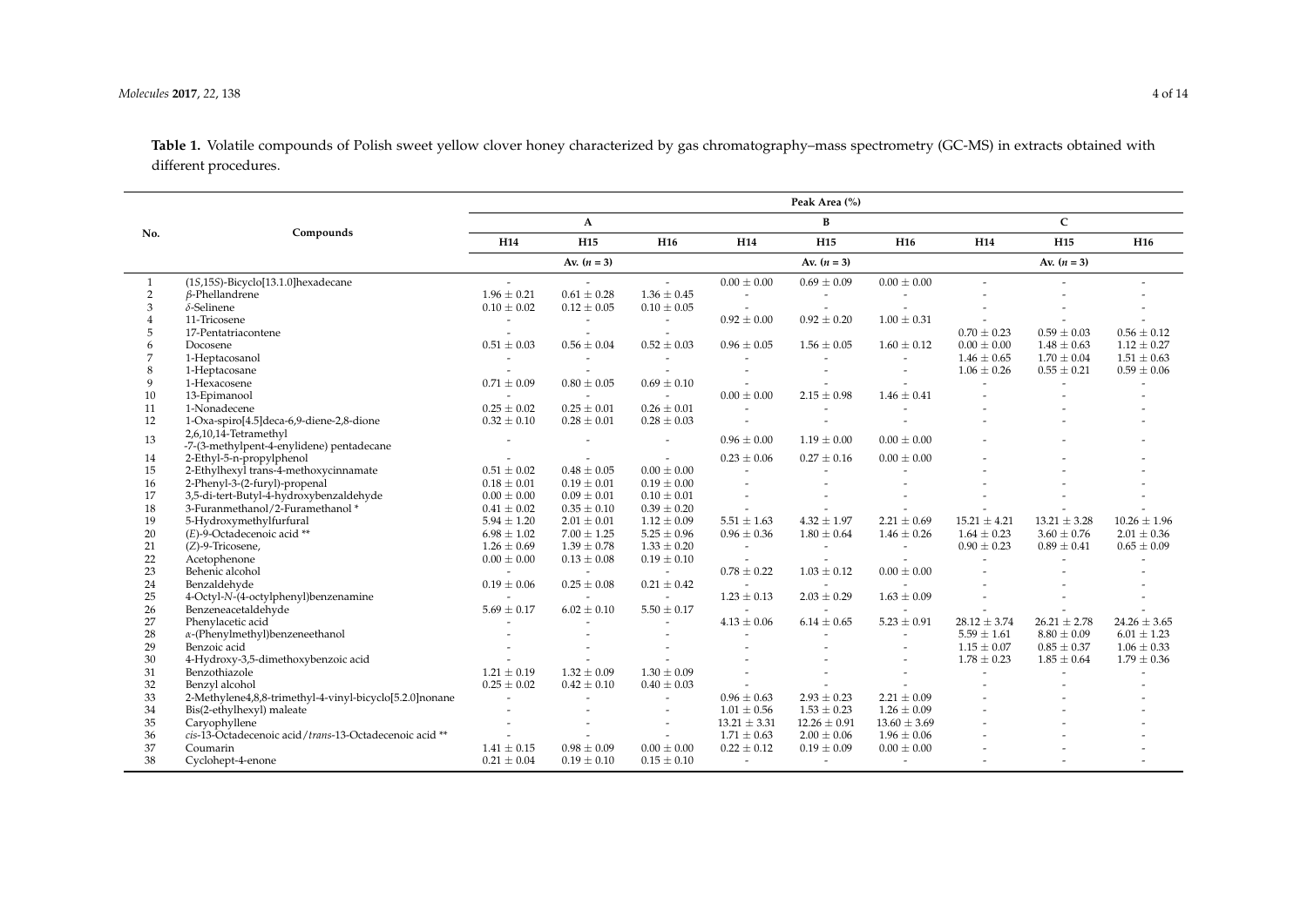**Table 1.** *Cont*.

|     |                                                                         |                          |                          |                          |                       | Peak Area (%)            |                       |                          |                          |                          |  |
|-----|-------------------------------------------------------------------------|--------------------------|--------------------------|--------------------------|-----------------------|--------------------------|-----------------------|--------------------------|--------------------------|--------------------------|--|
|     |                                                                         |                          | $\mathbf{A}$             |                          |                       | B                        |                       | $\mathsf{C}$             |                          |                          |  |
| No. | Compounds                                                               | H14                      | H <sub>15</sub>          | H <sub>16</sub>          | H14                   | H <sub>15</sub>          | H <sub>16</sub>       | H14                      | H <sub>15</sub>          | H <sub>16</sub>          |  |
|     |                                                                         |                          | Av. $(n = 3)$            |                          |                       | Av. $(n = 3)$            |                       |                          | Av. $(n = 3)$            |                          |  |
| 39  | $\beta$ -Menthane                                                       | $1.85 \pm 0.35$          | $2.61 \pm 0.15$          | $2.52 \pm 0.31$          | $\sim$                | $\sim$                   | $\overline{a}$        |                          |                          |                          |  |
| 40  | Cyclopentadecane                                                        | $\overline{\phantom{a}}$ | $\overline{\phantom{a}}$ |                          | $0.65 \pm 0.26$       | $0.95 \pm 0.06$          | $0.71 \pm 0.20$       |                          |                          |                          |  |
| 41  | Docosane                                                                | $\sim$                   | $\overline{a}$           | $\sim$                   | $1.36 \pm 0.23$       | $1.60 \pm 0.16$          | $1.09 \pm 0.21$       |                          |                          |                          |  |
| 42  | Dodecanoic acid                                                         | $0.38 \pm 0.21$          | $0.28 \pm 0.08$          | $0.00 \pm 0.00$          | $\tilde{\phantom{a}}$ | $\tilde{\phantom{a}}$    | $\tilde{\phantom{a}}$ |                          |                          |                          |  |
| 43  | E-15-Heptadecenal                                                       | $0.41 \pm 0.20$          | $0.38 \pm 0.09$          | $0.53 \pm 0.20$          | $\sim$                | $\sim$                   | $\sim$                |                          |                          |                          |  |
| 45  | Eicosane                                                                | $2.65 \pm 0.43$          | $3.45 \pm 0.45$          | $4.41 \pm 1.01$          | $0.87 \pm 0.61$       | $1.31 \pm 0.26$          | $1.16 \pm 0.31$       | $1.86 \pm 0.71$          | $1.90 \pm 0.06$          | $1.74 \pm 0.21$          |  |
| 46  | Eicosane/Hexadecan/Octadecane*                                          | $1.62 \pm 0.98$          | $1.76 \pm 0.02$          | $1.82 \pm 0.63$          | $0.59 \pm 0.27$       | $0.91 \pm 0.24$          | $0.70 \pm 0.36$       | $3.28 \pm 1.21$          | $3.56 \pm 1.96$          | $0.00 \pm 0.00$          |  |
| 47  | Ethyl 2-(5-methyl-5-vinyltetrahydrofuran-2-yl)<br>propan-2-yl carbonate | $2.61 \pm 0.13$          | $2.91 \pm 0.65$          | $2.79 \pm 0.09$          | $1.03 \pm 0.52$       | $1.44 \pm 0.09$          | $1.26 \pm 0.47$       | $\sim$                   | $\overline{\phantom{a}}$ | $\overline{\phantom{a}}$ |  |
| 48  | Ethyl oleate                                                            | $4.91 \pm 0.96$          | $6.21 \pm 1.21$          | $5.81 \pm 1.12$          |                       |                          |                       | $2.00 \pm 0.57$          | $1.68 \pm 0.03$          | $1.80 \pm 0.07$          |  |
| 49  | Furfural                                                                | $2.09 \pm 0.21$          | $1.95 \pm 0.09$          | $1.21 \pm 0.51$          |                       |                          | $\overline{a}$        | $\sim$                   |                          |                          |  |
| 50  | Heneicosane                                                             | $2.09 \pm 0.20$          | $1.61 \pm 0.51$          | $1.82 \pm 0.91$          |                       |                          |                       | $0.98 \pm 0.14$          | $1.06 \pm 0.08$          | $0.50 \pm 0.12$          |  |
| 51  | Hentriacontane                                                          | $\sim$                   | $ \,$                    | $\sim$                   |                       |                          |                       | $0.80 \pm 0.36$          | $0.77 \pm 0.21$          | $0.80 \pm 0.46$          |  |
| 52  | Heptacosyl acetate                                                      | $\tilde{\phantom{a}}$    | $\overline{a}$           |                          |                       |                          | $\overline{a}$        | $1.69 \pm 0.41$          | $0.00 \pm 0.00$          | $1.56 \pm 0.98$          |  |
| 53  | Heptadecane                                                             | $3.70 \pm 0.61$          | $4.42 \pm 0.91$          | $4.02 \pm 0.98$          |                       |                          | $\overline{a}$        | $\overline{\phantom{a}}$ | $\overline{\phantom{a}}$ | $\overline{a}$           |  |
| 54  | Heptadecane/Hexacosane                                                  | $\overline{\phantom{a}}$ | $\overline{a}$           | $\sim$                   |                       |                          | $\overline{a}$        | $2.21 \pm 0.97$          |                          | $2.04 \pm 0.14$          |  |
| 55  | Methyl hexadecanoate                                                    |                          | $0.00 \pm 0.00$          |                          |                       |                          |                       | $\overline{\phantom{a}}$ | $1.98 \pm 0.06$          |                          |  |
|     |                                                                         | $0.13\pm0.09$            |                          | $0.00 \pm 0.00$          |                       |                          |                       |                          |                          |                          |  |
| 56  | Bis(2-ethylhexyl) hexanedioate                                          | $\overline{\phantom{a}}$ |                          | $\overline{\phantom{a}}$ | $3.36 \pm 0.61$       | $6.05\pm0.78$            | $4.90 \pm 1.76$       | $1.41 \pm 0.36$          | $2.06 \pm 0.26$          | $2.01 \pm 0.96$          |  |
| 57  | Humulene                                                                | $\sim$                   |                          |                          | $0.63 \pm 0.23$       | $0.95 \pm 0.07$          | $0.77 \pm 0.31$       | $\mathcal{L}$            | $\sim$                   | $\tilde{\phantom{a}}$    |  |
| 58  | Methyl dehydroabietate                                                  | $0.61 \pm 0.36$          | $0.00 \pm 0.00$          | $0.21 \pm 0.00$          | $0.96 \pm 0.09$       | $1.16 \pm 0.45$          | $1.06 \pm 0.03$       | $0.00 \pm 0.00$          | $0.35 \pm 0.21$          | $0.00 \pm 0.00$          |  |
| 59  | n-Hexadecanoic acid                                                     | $\overline{\phantom{a}}$ | $\sim$                   | $\sim$                   | $2.79 \pm 0.81$       | $4.00 \pm 1.15$          | $3.01 \pm 0.05$       | $2.90 \pm 0.21$          | $2.86 \pm 0.06$          | $1.16 \pm 0.31$          |  |
| 60  | Nonacosane                                                              | $\sim$                   | $\sim$                   | $\sim$                   | $2.39 \pm 0.27$       | $2.78 \pm 0.97$          | $2.61 \pm 0.61$       | $0.91 \pm 0.06$          | $1.00 \pm 0.09$          | $0.90 \pm 0.36$          |  |
| 61  | Nonadecane                                                              | $0.20 \pm 0.05$          | $0.15 \pm 0.06$          | $0.35 \pm 0.12$          | $0.37 \pm 0.21$       | $0.49 \pm 0.08$          | $0.41 \pm 0.23$       | $\overline{\phantom{a}}$ |                          | $\overline{\phantom{a}}$ |  |
| 62  | 9-Methylnonadecane,                                                     | $\overline{\phantom{a}}$ |                          |                          | $1.00 \pm 0.05$       | $1.70 \pm 0.07$          | $1.40 \pm 0.61$       | $\overline{\phantom{a}}$ |                          | $\overline{\phantom{a}}$ |  |
| 63  | Nonadecyl trifluoroacetate                                              | $\overline{\phantom{a}}$ |                          |                          | $0.41 \pm 0.26$       | $0.90 \pm 0.14$          | $0.85 \pm 0.16$       | $1.44 \pm 0.02$          | $0.71 \pm 0.21$          | $1.01 \pm 0.36$          |  |
| 64  | Octacosane                                                              | $0.91 \pm 0.32$          | $1.26 \pm 0.09$          | $1.09 \pm 0.26$          | $0.65 \pm 0.25$       | $0.80 \pm 0.04$          | $0.23 \pm 0.10$       |                          |                          |                          |  |
| 65  | Octadecane                                                              | $0.98 \pm 0.21$          | $1.79 \pm 0.09$          | $1.38 \pm 0.31$          | $1.29 \pm 0.36$       | $1.46 \pm 0.31$          | $0.00 \pm 0.00$       | $1.35 \pm 0.41$          | $2.36 \pm 0.07$          | $1.70 \pm 0.36$          |  |
| 66  | Octadecanoic acid                                                       | $\sim$                   | $\overline{a}$           |                          | $2.13 \pm 1.71$       | $2.50 \pm 0.23$          | $2.41 \pm 0.96$       | $\sim$                   |                          |                          |  |
| 67  | Oleic acid                                                              | $\overline{\phantom{a}}$ | $\overline{\phantom{a}}$ | $\tilde{\phantom{a}}$    | $0.00 \pm 0.00$       | $1.53 \pm 0.69$          | $1.49 \pm 0.27$       | $\overline{\phantom{a}}$ |                          |                          |  |
| 68  | p-Acetoxyanisole                                                        | $\tilde{\phantom{a}}$    |                          |                          |                       |                          |                       | $0.00 \pm 0.00$          | $3.21 \pm 1.25$          | $2.01 \pm 0.09$          |  |
| 69  | p-Cymen-8-ol                                                            | $0.00 \pm 0.00$          | $0.21 \pm 0.09$          | $0.35 \pm 0.03$          | $\sim$                | $\overline{a}$           | $\sim$                | $\sim$                   |                          | $\overline{a}$           |  |
| 70  | $p$ -Eugenol                                                            | $\overline{\phantom{a}}$ | $\sim$                   | $\overline{\phantom{a}}$ | $5.65 \pm 1.21$       | $7.20 \pm 2.26$          | $6.20 \pm 0.91$       | $2.26 \pm 0.78$          | $1.96 \pm 0.21$          | $2.06 \pm 0.67$          |  |
| 71  | 2-Methoxy-4-(1-propenyl)phenol                                          | $\sim$                   |                          | $\overline{\phantom{a}}$ | $0.56 \pm 0.07$       | $0.63 \pm 0.12$          | $0.59 \pm 0.12$       | $2.81 \pm 1.21$          | $3.60 \pm 0.94$          | $3.04 \pm 0.41$          |  |
| 72  | Phenylethyl alcohol                                                     | $1.91 \pm 0.21$          | $0.26 \pm 0.05$          | $2.01 \pm 0.12$          | $\sim$                | $\overline{\phantom{a}}$ |                       |                          |                          |                          |  |
| 73  | Supraene/Squalene*                                                      | $0.81 \pm 0.36$          | $1.28 \pm 0.14$          | $1.13 \pm 0.09$          | $2.71 \pm 1.21$       | $2.80 \pm 0.08$          | $2.67 \pm 0.08$       |                          |                          |                          |  |
| 74  | Tetracosane                                                             | $\sim$                   | $\overline{a}$           |                          |                       |                          |                       |                          |                          |                          |  |
| 75  | Tetradecanoic acid                                                      | $0.21 \pm 0.10$          | $0.98 \pm 0.40$          | $0.41 \pm 0.21$          | $0.66 \pm 0.12$       | $1.20 \pm 0.36$          | $0.96 \pm 0.23$       |                          |                          |                          |  |
| 76  | Tetradecyl trifluoroacetate                                             |                          |                          |                          | $0.49 \pm 0.09$       | $0.50 \pm 0.31$          | $0.49 \pm 0.09$       |                          |                          |                          |  |
| 77  | Thymol                                                                  | $2.76 \pm 0.09$          | $2.61 \pm 0.12$          | $2.85 \pm 0.01$          | $\sim$                | $\overline{\phantom{a}}$ | $\tilde{\phantom{a}}$ |                          |                          |                          |  |
| 78  | Tricosane                                                               |                          |                          |                          | $0.98 \pm 0.23$       | $1.65 \pm 0.07$          | $1.12 \pm 0.36$       |                          |                          |                          |  |
| 79  | 2,3,4,5-Tetramethyl-tricyclo[3.2.1.02,7]oct-3-ene                       | $0.12 \pm 0.06$          | $0.25 \pm 0.06$          | $0.18 \pm 0.09$          |                       | $\overline{a}$           |                       |                          |                          |                          |  |
| 80  | Z-10-Tetradecen-1-ol acetate                                            |                          |                          |                          | $0.33 \pm 0.09$       | $0.48 \pm 0.06$          | $0.40 \pm 0.20$       |                          |                          |                          |  |
| 81  | Z-12-Pentacosene                                                        | $0.20 \pm 0.09$          | $0.79 \pm 0.20$          | $0.71 \pm 0.36$          | $1.12 \pm 0.23$       | $0.69 \pm 0.02$          | $0.60 \pm 0.01$       |                          |                          |                          |  |
| 82  | $\alpha$ -Terpinolene                                                   | $0.00 \pm 0.00$          | $0.42 \pm 0.00$          | $0.00 \pm 0.00$          | $\sim$                | $\sim$                   | $\sim$                |                          |                          |                          |  |
|     |                                                                         |                          |                          |                          |                       |                          |                       |                          |                          |                          |  |

<span id="page-4-0"></span>A—steam distillation, B—Soxhlet extraction, C—USE; \* Tentatively identified; \*\* Correct isomer not identified; - Not identified; Av. = average; H14 = honey sample from 2014, H15 = honey sample from 2015, H16 = honey sample from 2016.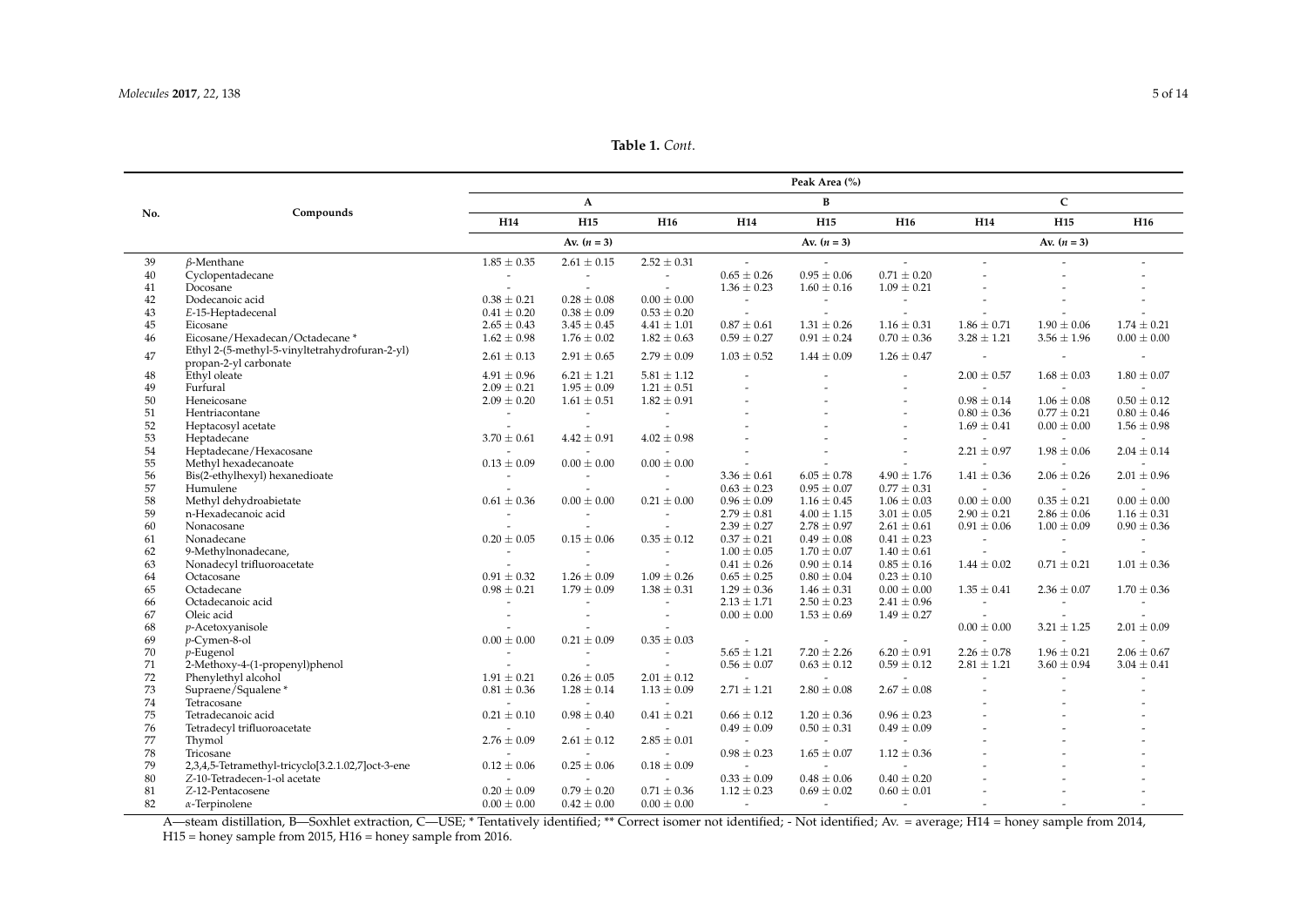|                |                                                                       |                 | Peak Area (%)    |                  |
|----------------|-----------------------------------------------------------------------|-----------------|------------------|------------------|
| No.            | Compounds                                                             | H <sub>14</sub> | H <sub>15</sub>  | H <sub>16</sub>  |
|                |                                                                       | Av. $(n = 3)$   | Av. $(n = 3)$    | Av. $(n = 3)$    |
| $\mathbf{1}$   | trans-Linallol oxide/cis-Linallol oxide **                            | $0.33 \pm 0.02$ | $0.00 \pm 0.00$  | $0.28 \pm 0.04$  |
| $\overline{2}$ | Phynylethylalcohol                                                    | $0.10 \pm 0.03$ | $0.16 \pm 0.06$  | $0.00 \pm 0.00$  |
| 3              | Hotrienol                                                             | $0.20 \pm 0.09$ | $0.08 \pm 0.02$  | $0.00 \pm 0.00$  |
| 4              | p-cymen-8-ol                                                          | $0.16 \pm 0.09$ | $0.48 \pm 0.2$   | $0.09 \pm 0.01$  |
| 5              | Benzoic acid                                                          | $0.00 \pm 0.00$ | $0.82 \pm 0.09$  | $0.12 \pm 0.09$  |
| 6              | Phenylacetic acid                                                     | $6.21 \pm 1.21$ | $19.21 \pm 0.21$ | $17.65 \pm 2.24$ |
| 7              | $\alpha$ -Methylbenzeneethanol                                        | $0.19 \pm 0.09$ | $3.2 \pm 0.91$   | $4.75 \pm 1.21$  |
| 8              | Ethyl 4-ethoxybenzoate                                                | $0.35 \pm 0.09$ | $0.51 \pm 0.2$   | $0.63 \pm 0.31$  |
| 9              | N-Butylbenzenesulfonamide                                             | $9.64 \pm 0.06$ | $12.06 \pm 1.25$ | $12.65 \pm 4.52$ |
| 10             | 9-Hexadecanoic acid                                                   | $0.96 \pm 0.23$ | $0.00 \pm 0.00$  | $1.17 \pm 0.42$  |
| 11             | Estra-1,3,5(10)-trien-17-ol                                           | $0.96 \pm 0.25$ | $3.12 \pm 1.09$  | $2.59 \pm 0.05$  |
| 12             | Oleic acid                                                            | $1.83 \pm 0.06$ | $1.90 \pm 0.36$  | $2.01 \pm 0.08$  |
| 13             | Octadecanoic acid/cis-13-Octadecenoic acid/<br>cis-Vaccenic acid */** | $1.45 \pm 0.91$ | $1.85 \pm 0.03$  | $1.90 \pm 0.35$  |
| 14             | 1-Docosene                                                            | $2.08 \pm 0.31$ | $2.40 \pm 0.39$  | $1.99 \pm 0.03$  |
| 15             | $(Z)$ -9-Tricosene                                                    | $0.75 \pm 0.03$ | $0.89 \pm 0.21$  | $0.72 \pm 0.01$  |
| 16             | 1-Heptatriacotanol                                                    | $0.00 \pm 0.00$ | $0.84 \pm 0.02$  | $0.00 \pm 0.00$  |
| 17             | 2-Ehylhexyl<br>3-(4-methoxyphenyl)-2-propenoate                       | $0.71 \pm 0.09$ | $0.71 \pm 0.21$  | $0.69 \pm 0.06$  |
| 18             | Methyl dehydroabietate                                                | $0.84 \pm 0.09$ | $0.51 \pm 0.10$  | $0.79 \pm 0.05$  |
| 19             | (Z)-9-Octadecenamide                                                  | $1.81 \pm 0.36$ | $3.25 \pm 0.51$  | $2.25 \pm 0.95$  |
| 20             | 1,7,11-Trimethyl-4-(1-methylethyl)<br>-cyclotetradecane               | $0.00 \pm 0.00$ | $0.81 \pm 0.32$  | $0.00 \pm 0.00$  |
| 21             | Pentacosane                                                           | $0.90 \pm 0.21$ | $1.10 \pm 0.01$  | $1.01 \pm 0.32$  |
| 22             | Nonadecane                                                            | $0.70 \pm 0.01$ | $1.29 \pm 0.21$  | $0.75 \pm 0.01$  |
| 23             | Lumichrome                                                            | $1.82 \pm 0.30$ | $1.89 \pm 0.09$  | $1.86 \pm 0.15$  |
| 24             | Squalene                                                              | $1.43 \pm 0.09$ | $1.62 \pm 0.21$  | $1.59 \pm 0.21$  |
| 25             | Nonadecyl trifluoroacetate                                            | $0.39 \pm 0.21$ | $0.51 \pm 0.09$  | $0.49 \pm 0.19$  |
| 26             | Eicosane                                                              | $0.48 \pm 0.23$ | $2.18 \pm 0.23$  | $1.33 \pm 0.91$  |

<span id="page-5-0"></span>

| Table 2. Volatile compounds identified by GC-MS in extracts obtained using solid phase extraction (SPE). |  |  |  |
|----------------------------------------------------------------------------------------------------------|--|--|--|
|----------------------------------------------------------------------------------------------------------|--|--|--|

<span id="page-5-1"></span>\* Tentatively identified; \*\* Correct isomer not identified; Av. = average; H14 = honey sample from 2014, H15 = honey sample from 2015, H16 = honey sample from 2016.

| <b>Table 3.</b> Coumarin content in Polish sweet yellow clover honey. |
|-----------------------------------------------------------------------|
|-----------------------------------------------------------------------|

|                    |                | <b>Content of Coumarin</b> |                 |        |        |                 |        |            |     |     |  |  |  |
|--------------------|----------------|----------------------------|-----------------|--------|--------|-----------------|--------|------------|-----|-----|--|--|--|
|                    |                | ng/g of Honey              |                 |        |        |                 |        |            |     |     |  |  |  |
| Method             | $\mathbb{R}^2$ |                            | H <sub>14</sub> |        |        | H <sub>15</sub> |        | <b>H16</b> |     |     |  |  |  |
|                    |                | Min                        | Max             | Avg    | Min    | Max             | Avg    | Min        | Max | Avg |  |  |  |
| Steam distillation | 0.994          | 491.79                     | 902.79          | 728.66 | 339.82 | 629.61          | 501.23 |            |     |     |  |  |  |

Min, Max, Avg = minimal, maximal, average concentration of coumarin in honey samples; H14 = honey sample from 2014, H15 = honey sample from 2015, H16 = honey sample from 2016.

# *2.2. Phenolic Compounds*

One of the aims of this study was to show and compare antioxidant activity, and the phenolic and flavonoids contents of yellow sweet clover honey. To the best our knowledge, chemical composition and antioxidant activity of this branch of honey has not yet been investigated.

# 2.2.1. Total Phenolic and Flavonoids Content (TPC and TFC)

According to color, honeys are generally divided into dark and light types. The first category includes honeys such as heather, oak, and chestnut, and, indeed, these honeys have the highest content of phenolic compounds compared to the second group, light-colored honeys, such as acacia, rape, goldenrod, and rhododendron, and they have significantly lower contents of phenolic compounds [\[20,](#page-12-10)[21\]](#page-12-11).

It is well known that the TPC level of honeys exist in a wide range, from 0.5 mg/100 g to 130 mg/100 g of honey. Flavonoids constitute approximately 5% of these phenolic compounds.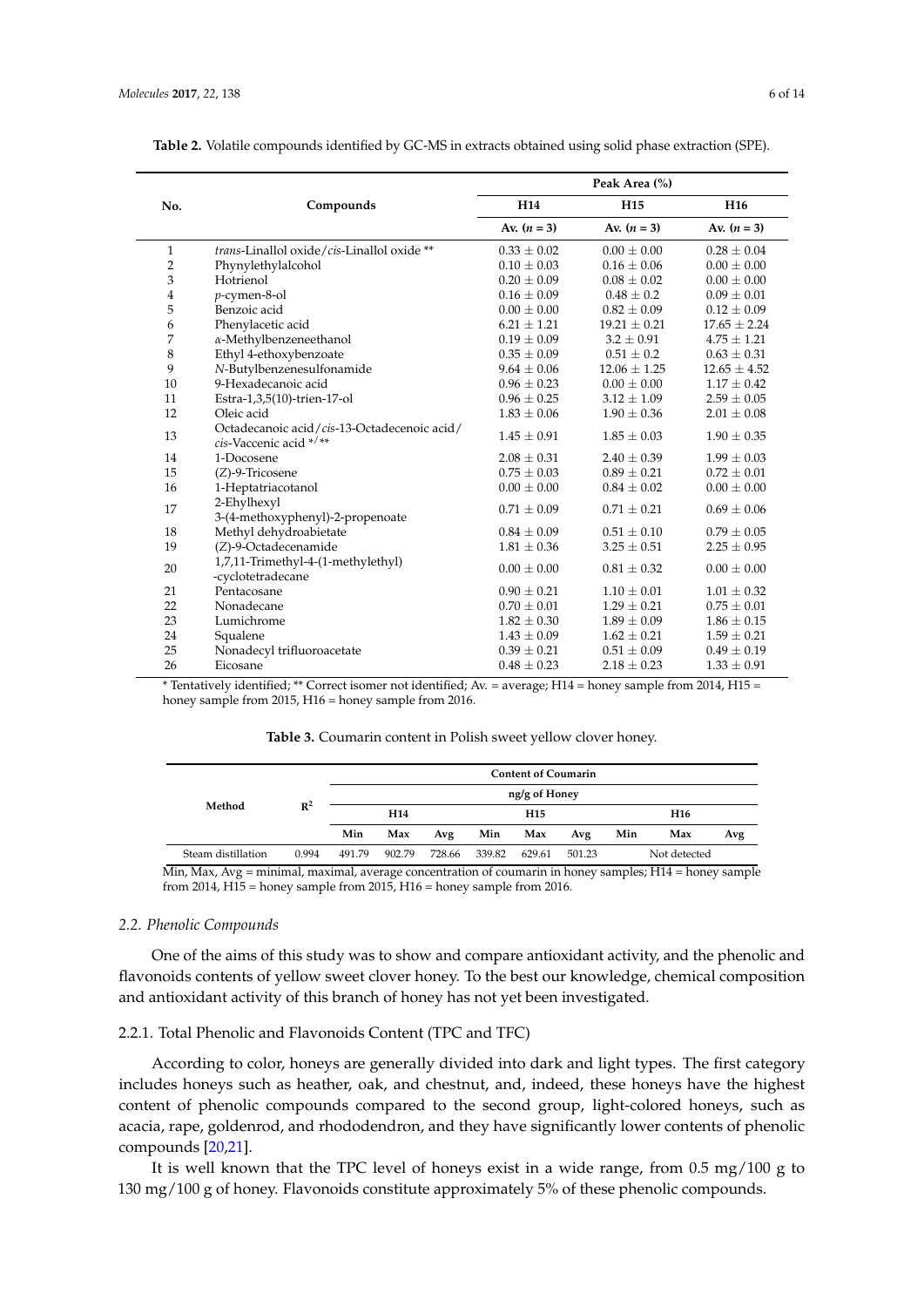The amount of total phenolic content in Polish yellow sweet clover honey was measured using the Folin-Ciocalteu reagent method (Table [4\)](#page-7-0) and was expressed as gallic acid equivalent (GAE). Phenolic content varied from 54.06 mg to 55.51 mg GAE/100 g of honey. The results obtained in the present study also showed that the values are within the ranges obtained for lavender honey (53.39 mg GAE/100 g), lime honey (41.20 mg GAE/100 g) [\[21\]](#page-12-11), sunflower honey (54.63 mg GAE/100 g), sage honey (55.40 mg GAE/100 g), and goldenrod honey (49.24 mg GAE/100 g) [\[22\]](#page-12-12).

The TFC of yellow sweet clover honey was expressed as quercetin equivalents and varied from 2.29 mg to 2.39 mg QE/100 g of honey. As above, the TFC is similar to that of lavender honey (2.20 mg QE/100 g) [\[21\]](#page-12-11).

#### 2.2.2. HPLC-PAD Analysis of Honey Samples

The HPLC analysis of sweet clover honey samples indicated the presence of 15 phenolic compounds; nine phenolic acids: gallic, 4-hydroxybenzoic, caffeic, 3-hydroxybenzoic, *p*-coumaric, ferulic, rosmarinic, ellagic, and cinnamic; and six flavonoids: (+)-catechin, myricetin, quercetin, genistein, pinocembrin, and morin. A representative HPLC chromatogram recorded at 280 nm is shown in Figure [1.](#page-6-0)

<span id="page-6-0"></span>

**Figure 1.** High performance liquid chromatography (HPLC) chromatograms of phenolic compounds in methanolic extracts of Polish yellow sweet clover honeys. Identified compounds are: (1) gallic acid; (2) 3,4-dihydroxybenzoic acid; (3) (+)-catechin; (4) 4-hydroxybenzoic acid; (5) caffeic acid; (6) 3-hydroxybenzoic acid; (7) *p*-coumaric acid; (8) ferulic acid; (9) rosmarinic acid; (10) ellagic acid; (11) myricetin; (12) cinnamic acid; (13) quercetin; (14) genstein; (15) pinocembrin; and (16) morin hydrate.

The calculated levels of individual identified phenolic compounds are shown in Table [4.](#page-7-0) Targeted HPLC-PAD analysis indicated the presence of significant amounts of gallic acid (23.23  $\pm$  4.52 mg/ 100 g honey) and (+)-catechin (26.79  $\pm$  2.99 mg/100 g honey).

Phenolic acids represent almost 30.0% of the total identified phenolic compounds present in each of the analyzed samples. The remaining determined compounds were flavonoids at a level of only about 5% of identified phenolic compounds, which is in accordance with the literature data.

All of the identified compounds have been previously found in various monofloral honeys. Gallic acid (1.35 mg to 11.27 mg GAE/100 g) and caffeic acid (0.41 mg to 1.60 mg GAE/100 g) were considered as markers for the floral origin of lavender honey [\[23\]](#page-12-13). Much smaller quantities of catechin (3.67 mg GAE/100 g) and *p*-coumaric acid (0.103 mg GAE/100 g) were identified in manuka honey [\[24\]](#page-12-14). Gallic acid (0.86 mg GAE/100 g), *p*-coumaric acid (0.30 mg GAE/100 g), ellagic acid (0.56 mg GAE/100 g), and quercetin (15.89 mg  $GAE/100$  g) were found in in gelam honey [\[25\]](#page-12-15). It is worth mentioning that the levels of gallic acid or catechin are lower than in yellow sweet clover honey. Additionally, gallic acid and catechin contents are significant if compared to the contents of the other phenolics. Thus, they might be considered as characteristic compounds of the studied honey.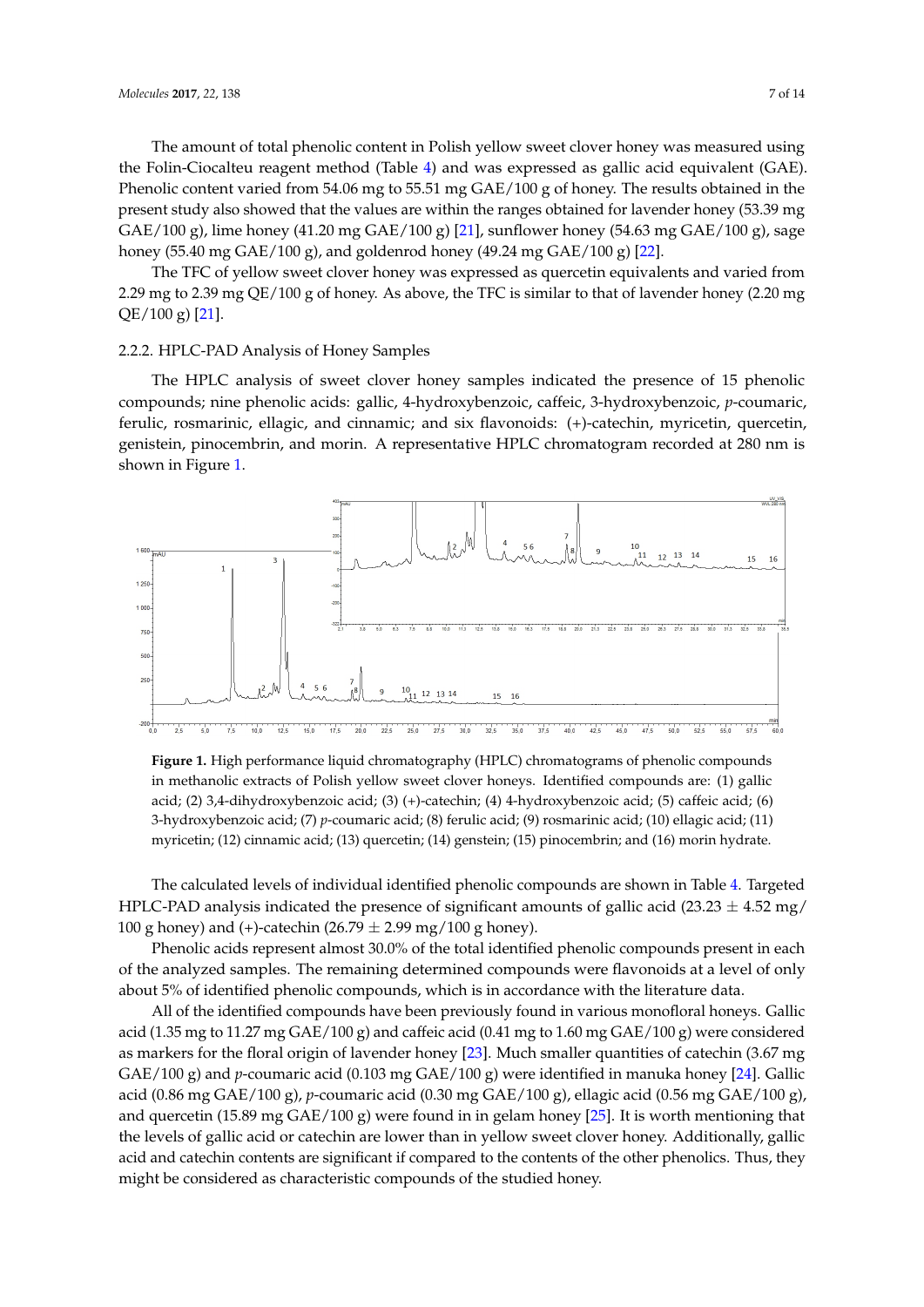| Phenolic<br>Compounds | GA                                                                                                           |                     | 4-HBA        | <b>CA</b>    | $3-HBA$ <i>p</i> -CA FA RA EA |              |              |              |              | MC CiA       |              | OC           | G            |              | MН                    | <b>Total Phenolic</b><br>Content (mg | <b>Total Flavonoids</b><br><b>Radical Scavenging</b><br>Activity<br>Content (mg |               |
|-----------------------|--------------------------------------------------------------------------------------------------------------|---------------------|--------------|--------------|-------------------------------|--------------|--------------|--------------|--------------|--------------|--------------|--------------|--------------|--------------|-----------------------|--------------------------------------|---------------------------------------------------------------------------------|---------------|
|                       | Levels of Individual Identified Compounds of Tested Honeys<br>(mg/100 g of Product) (RSD $\leq 5\%$ , n = 3) |                     |              |              |                               |              |              |              |              |              |              |              |              |              | $GAE/100 g$ ) $n = 2$ | QE/100 g) $n = 2$                    | <b>DPPH</b> $\left(\frac{9}{6}\right) n = 2$                                    |               |
| mean<br>$\pm$ SD      | 4.52                                                                                                         | 23.23 26.79<br>2.99 | 0.68<br>0.43 | 0.41<br>0.11 | 0.32<br>0.02                  | 1.46<br>0.12 | 0.25<br>0.03 | 0.19<br>0.04 | 0.48<br>0.03 | 0.36<br>0.05 | 0.16<br>0.01 | 0.28<br>0.03 | 0.26<br>0.07 | 0.11<br>0.01 | 0.13<br>0.03          | 67.55<br>7.51                        | 2.29<br>0.11                                                                    | 55.96<br>2.35 |

**Table 4.** The level of individual identified phenolic compounds (mg/100 g of product) and content of total phenolics (GAE—gallic acid equivalent) and flavonoids. (QE—quercetin equivalent) compounds in Polish yellow sweet clover honeys (methanolic extract).

<span id="page-7-0"></span>GA—gallic acid, C—(+)-catechin, 4-HBA—4-hydroxybenzoic acid, CA—caffeic acid, 3-HBA—3-hydroxybenzoic acid, *p*-CA—*p*-coumaric acid, FA—ferulic acid, RA—rosmarinic acid, EA—ellagic acid, MC—myricetin, CiA—cinnamic acid, QC—quercetin, G—genistein, P—pinocembrin, MH—morin hydrate (mean values from three repetitions).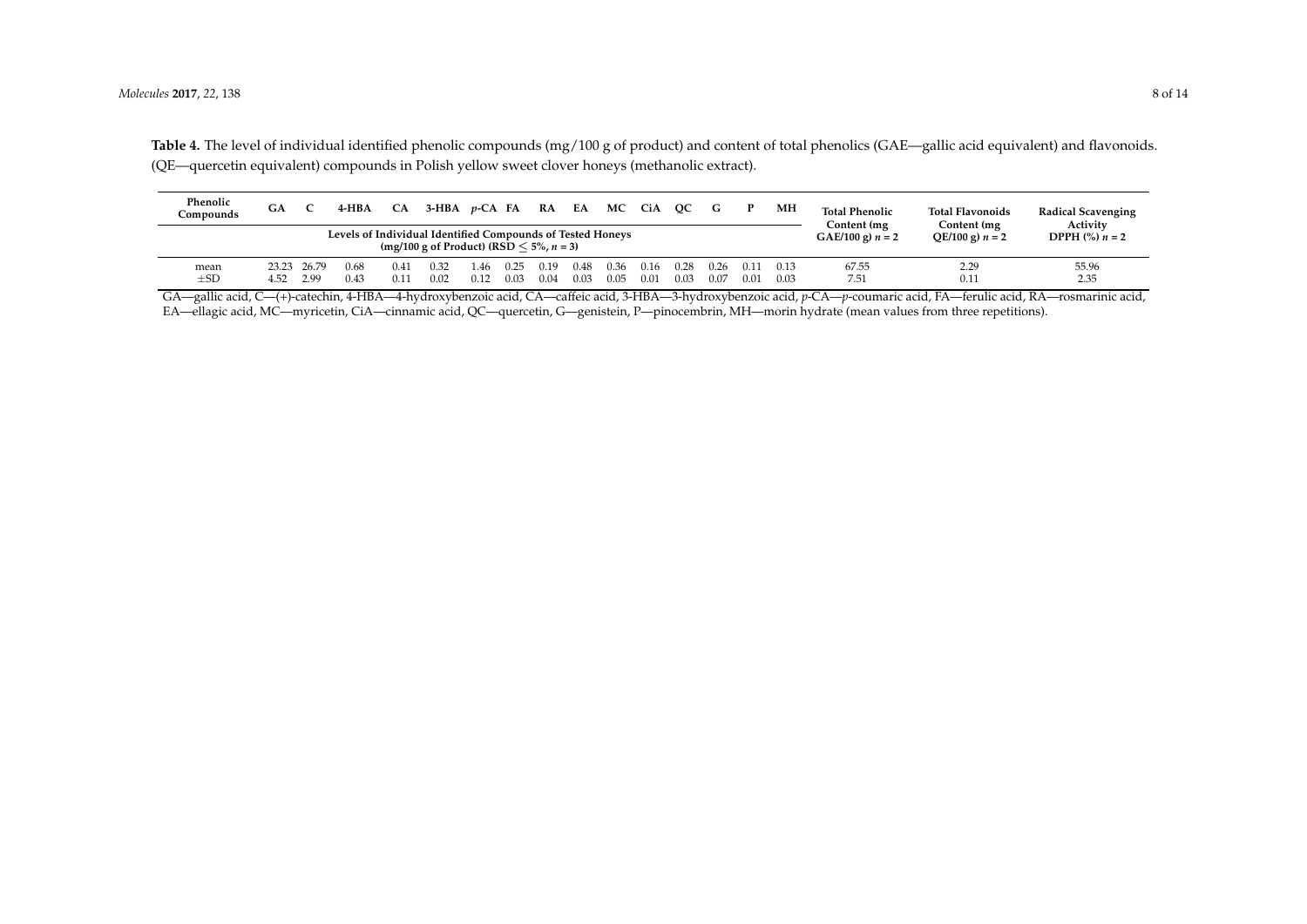## 2.2.3. Antiradical Activity (DPPH Test)

Antioxidant activity was measured by using a DPPH-based procedure. Literature data indicate that dark honeys are highly active as radical scavengers, more active than light honeys [\[26,](#page-12-16)[27\]](#page-12-17). Additionally, antiradical activity depends on the location of floral sources of honey (botanical origin) [\[28\]](#page-12-18). The result of the DPPH test, 55.96%, is similar to that recorded previously for lime (63.48%) and rape honey (55.16%) [\[27\]](#page-12-17).

Several studies indicate that there is a correlation between the total phenolic and flavonoids content and antiradical activity of honey—the higher content of phenolics results in higher antiradical activity [\[29](#page-13-0)[,30\]](#page-13-1). Yellow sweet clover honey contains 67.55 mg of GAE/100 g and 2.35 mg of QE/100 g, while its antiradical activity is 55.96%. This result correlates well with literature data.

#### **3. Materials and Methods**

#### *3.1. Reagents and Honey Samples*

All chemicals were of analytical grade. Methanol, dichloromethane, ethanol dibasic sodium phosphate heptahydrate (Na<sub>2</sub>HPO<sub>4</sub>  $\times$  7H<sub>2</sub>O), hydrochloric acid, and 85% phosphoric acid were purchased from POCH S.A. (Gliwice, Poland). Fifteen flavonoids: Apigenin, (+)-catechin, (−)-epicatechin, formononetin, galangin, genistein, kaempferol, chrysin, quercetin, morin hydrate, myricetin, (+)-naringenin, pelargonidin chloride, pinocembrin, and rutin hydrate; as well as 11 phenolic acids: 3-hydroxybenzoic acid, 3,4-dihydroxybenzoic acid, 4-hydroxybenzoic acid, caffeic acid, cinnamic acid, chlorogenic acid, ellagic acid, ferulic acid, gallic acid, *p*-coumaric acid, rosmarinic acid, syringic acid, and vanillic acid, used as standards, were purchased from Sigma-Aldrich (Poznań, Poland). Additionally, sesquiterpene,  $(\pm)$ -abscisic acid, and coumarin (Sigma-Aldrich, Poznań, Poland) were used as standards. Stock solutions of each standard were prepared with HPLC-grade methanol at a concentration of 0.01 mmol/L and were stored at  $4 °C$  with protection from light. Amberlite XAD-2, used as an adsorption resin for the extraction step, was obtained from Supelco (Bellefonte, PA, USA).

This study was carried out with nine yellow sweet clover honeys (*Melilotus officinalis* L.) obtained from professional beekeepers from the southeastern part of Poland (Subcarpathian Voivodeship) in three successive years: 2014, 2015, and 2016. The honey type was declared by the producers, based on the availability of nectar sources, location of the beehives, and sensory characteristics. All of the samples, after acquisition from beekeepers, were stored in hermetically sealed glass jars, in the dark, at  $4^{\circ}$ C.

## *3.2. Extraction and Determination of Volatile Compounds*

#### 3.2.1. Steam distillation

For steam distillation, 150 g of a Polish honey sample was dissolved in 150 mL distilled water and transferred into a 500 mL round-bottomed flask. The distillation time was 3 h in every case, and was repeated three times with the same amount of honey. The obtained distillate was transferred into a separation funnel and the aqueous phase was extracted with three portions of dichloromethane (total volume used for extraction was 400 mL). Organic layers were combined and filtered through layers of anhydrous magnesium sulfate. All fractions were filtered through anhydrous magnesium sulfate and concentrated on a rotary evaporator at 35 °C to a final volume of 100  $\mu$ L, and 1  $\mu$ L was analyzed using GC-MS. The entire procedure was performed three times for each honey sample.

## 3.2.2. Soxhlet Extraction

Fifty-five grams of a honey sample was placed in a cellulose thimble and placed in a Soxhlet extraction apparatus containing 150 mL of dichloromethane and extraction was carried out for 10 h. Obtained samples were filtered through anhydrous magnesium sulfate and concentrated on a rotary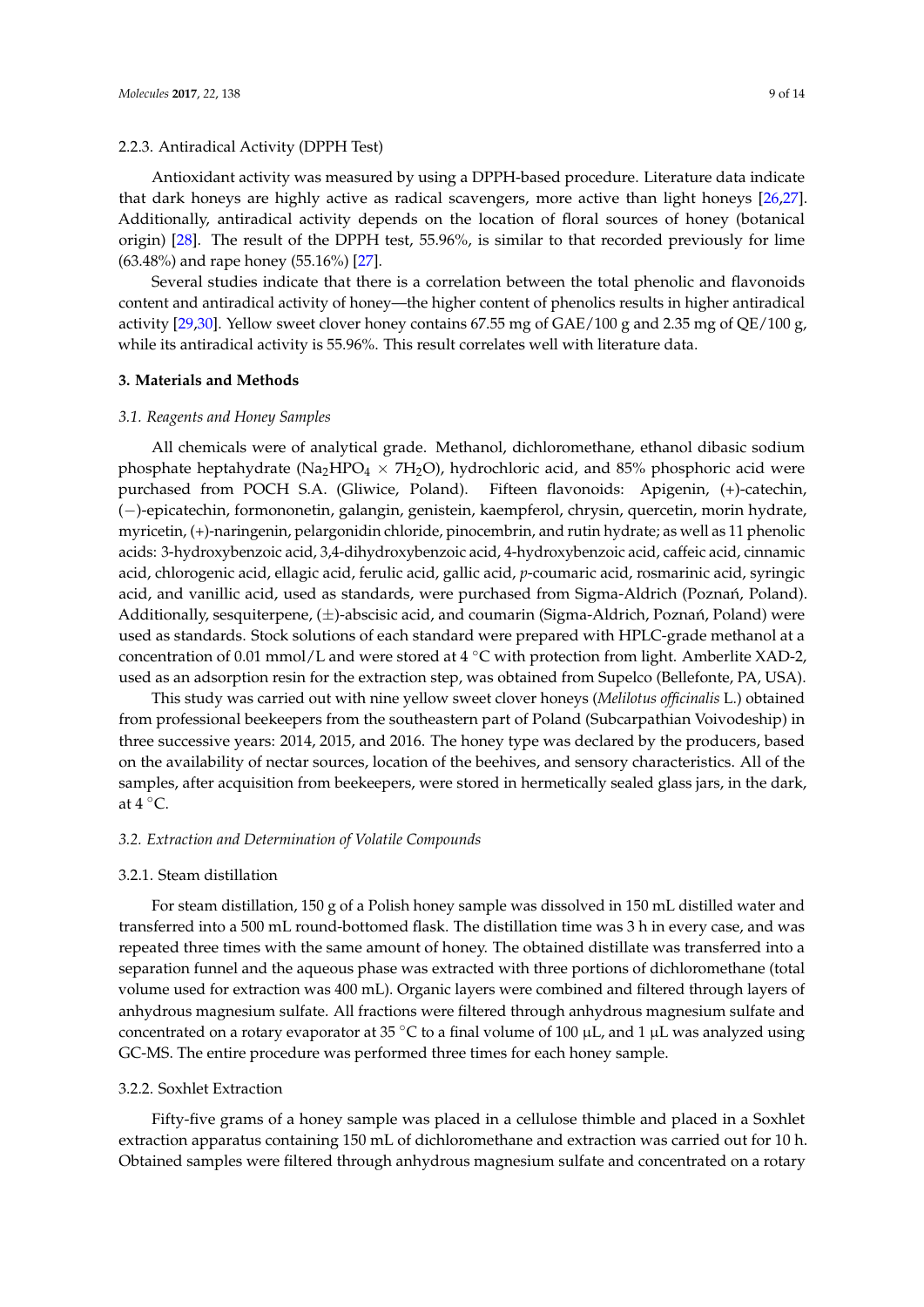evaporator at 35 °C to a final volume of 100  $\mu$ L, and 1  $\mu$ L was analyzed using GC-MS. The procedure was performed three times for each sample.

#### 3.2.3. Ultrasound Solvent Extraction (USE)

USE was performed as described previously [\[31\]](#page-13-2) with some modifications. Forty grams of Polish sweet yellow clover honey sample were dissolved in 22 mL of distilled water in a 150-mL flask. Magnesium sulphate (1.5 g) was added and each sample was extensively vortexed. Then, 20 mL of dichloromethane was used as the extraction solvent for each honey sample. USE was performed in an ultrasound cleaning bath (Cole-Parmer 8891) at 25 ◦C for 30 min. After the end of each sonication, the sample was introduced via a separation funnel and 20 mL of a saturated solution of NaCl was added for separation of organic and aqueous phases at room temperature. When the two layers were separated, the emulsion was collected. The whole extract was centrifuged at 3000 rpm, and the organic layer was collected and filtered through anhydrous magnesium sulphate. The aqueous layer was returned to the flask and another batch of 20 mL of dichloromethane was added. Each sample was extracted three times. Obtained fractions were filtered through anhydrous magnesium sulfate and concentrated on a rotary evaporator at 35 °C to a final volume of 100  $\mu$ L, and 1  $\mu$ L was analyzed using GC-MS. The entire procedure was carried out in triplicate for each honey sample.

## 3.2.4. Solid Phase Extraction (SPE)

SPE was done as described previously [\[32\]](#page-13-3) with some modifications and was performed in a Baker SPE 12 g vacuum model (J. T. Baker®, Phillipsburg, NJ, USA) with a flow rate of 2 mL/min. Strata–SDBL with 200 mg of styrene-divinylbenzene resin cartridges (Phenomenex) were used for analysis. Prior to use, cartridges were conditioned by rinsing with 4 mL of dichloromethane, 4 mL of water, and 4 mL of ethanol–water mixture (12%, *v*/*v*). Then, 15 g of honey sample dissolved in water was rinsed through the cartridges, and, subsequently, sugars and other hydrophilic components were washed with 20 mL of water; finally, elution was performed with 20 mL of dichloromethane. Obtained fractions were filtered through anhydrous magnesium sulfate and concentrated on a rotary evaporator at 35 °C to a final volume of 100  $\mu$ L, and 1  $\mu$ L was analyzed by GC-MS. The whole procedure was carried out in triplicate for each sample.

## 3.2.5. Quantification of Coumarin Content by GC-MS

Concentration of the coumarin in Polish sweet yellow clover honey samples was performed with respect to a standard curve. A standard stock solution of 1 mg/mL of coumarin was prepared in dichloromethane. The calibration curve was constructed for seven different concentrations of coumarin standards, three replications each. The equation used to calculate the amount of coumarin in sweet yellow clover honey samples was set as:  $y = 1,072,297x - 3,941,898$  ( $R^2 = 0.994$ ). Repeatability of analyses was assessed using the same analysis under the same analytical conditions.

#### 3.2.6. GC-MS Analysis

Analyses using gas chromatography-mass spectrometry were carried out with an HP 6890 GC System (Hewlett Packard, Böblingen, Germany) coupled to a 5973 Mass Selective Detector (Hewlett Packard, Böblingen, Germany). The mass detector worked in the electron impact ion-isolation mode at 70 eV, the mass range was 10–600 units, and the ion source temperature was 230 ◦C. A total of 1 µL of extract was injected into the GC equipped with a  $30 \text{ m} \times 0.25 \text{ mm}$  i.d. capillary column with an HP-5MS  $(5\%$ -phenyl)-methylpolysiloxane, Agilent J and W GC column) with a coating thickness of 0.25  $\mu$ m. Helium, at a constant flow rate of 2 mL/min, was used as the carrier gas, while chromatographic conditions were set as follows. Oven temperature was initially held at  $40\degree$ C for 3 min, and then increased to 180 °C at a rate of 5 °C/min, and, finally, increased to 250 °C at a rate of 10 °C/min. The equilibration time was 0.5 min. The components were identified by comparison of their mass spectra with those of the spectrometer database using the NIST library (National Institute of Standards and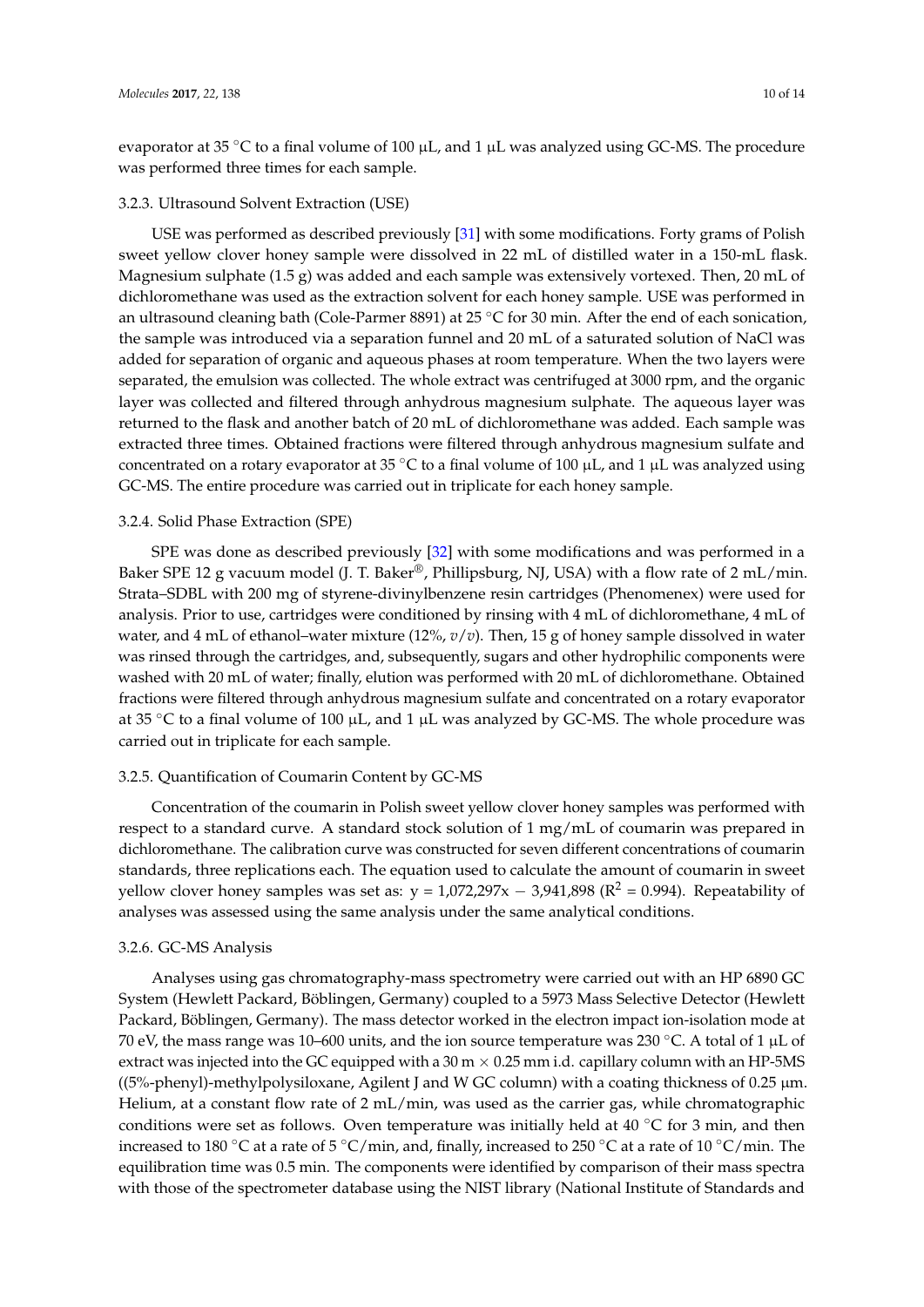Technology, Gaithersburg, MD, USA), with probabilities higher than 80%. Each sample was analyzed three times.

#### *3.3. Extraction and Determination of Phenolic Compounds*

Phenolic compounds were extracted as described previously [\[33\]](#page-13-4) with some modifications. Twenty-five grams of honey were dissolved in 125 mL of acidified water (pH = 2 with HCl) and homogenized in an ultrasonic bath for 1 h until a nearly-clear fluid was obtained. The sample was then filtered through filter paper to remove any solid particles. Simultaneously, 40 g of Amberlite XAD-2 (Supelco, Bellefonte, PA, USA, pore size: 9 nm, particle size: 0.3–1.2 mm) was soaked in methanol and stirred with a magnetic stirrer for 30 min. The mixture was allowed to stand for 10 min and was packed into a glass column (2.5 cm  $\times$  55 cm). Next, the honey solution was transferred to a glass column and allowed to stand for 30–45 min in order to absorb honey phenolic compounds. The column was washed with acidified water (0.05 M HCl, 250 mL) and then distilled water (300 mL) to remove all sugars and other polar compounds. The flavonoids and phenolic compounds were eluted with methanol (500 mL) and the phenolic fraction was evaporated under reduced pressure at 40  $°C$ . The residue was then dissolved in 2 mL of methanol (HPLC-grade) and analyzed by HPLC with photodiode array (PDA) detection. The solution was evaporated again and the obtained residue was extracted three times with diethyl ether (15 mL). The remains were redissolved in 2 mL methanol (HPLC-grade) and analyzed by HPLC again.

#### 3.3.1. HPLC/PAD Analysis

Analyses of the honey extracts were performed using an Ultimate 3000 Dionex HPLC system with a photodiode array detector (PDA) (Germering, Germany) and a Gemini 5  $\mu$ m C18 reverse phase column (250  $\times$  4.6 mm, particle size 5 µm). The mobile phase consisted of methanol (solvent A) and 0.01 M aqueous phosphate buffer at  $pH = 2.5$  (solvent B) at a flow rate of 1 mL/min. The gradient separation was performed as follows (A:B ratio):  $10\% - 90\%$  t = 0;  $40\% - 60\%$  t = 13.5 min; 90%–10% t = 39 min; 100%–0% t = 42 min; 10%–90% t = 55 min. The analyses were carried out at 30 °C. The chromatograms were recorded at 214 and 280 nm, since most honey flavonoids and phenolic acids show their UV absorption maxima within the range of these wavelengths. The identification of phenolic compounds present in the honey extracts were based on the comparison of UV spectra and retention times with those found for standard compounds.

#### 3.3.2. Total Phenolic and Flavonoids Content

The Folin-Ciocalteu method was used to spectrophotometrically determine the TPC [\[27\]](#page-12-17). Briefly, 5 mL of honey extracts (0.5 g honey/50 mL of distilled water) were mixed with 0.5 mL Folin-Ciocalteu reagent (FC) and 1.5 mL 20%  $\text{Na}_2\text{CO}_3$  solution and were placed into a 10-mL volumetric flask. Then, they were diluted to 10 mL and kept in the dark for 120 min. After this time, absorbance was measured at 760 nm (Spectrophotometer Hitachi U-2810, Tokyo, Japan) against the blank (water). TPC was expressed in terms of milligrams of gallic acid equivalents mg per 100 g honey and was determined as the average from three parallel measurements.

The TFC was determined using a colorimetric method  $[34]$ . Briefly, 1 mL of honey extract (50 g honey/50 mL of methanol) was mixed with 1 mL AlCl<sub>3</sub> solution (10%). The mixture was allowed to stand for 60 min. Absorbance was measured at 420 nm against the blank (mixture of methanol and reagent). Results were expressed as quercetin equivalents in milligrams per 100 g honey, and determined as the average from three parallel measurements.

#### 3.3.3. Antiradical Activity (DPPH Test)

The antiradical activity extract of honey was evaluated using a modified method of Meda et al. [\[34\]](#page-13-5). Briefly, 1 mL of methanolic honey extract (10 g honey/50 mL of methanol) was mixed with 4 mL of a methanolic solution of DPPH radicals (0.1 mM). The control test was performed with a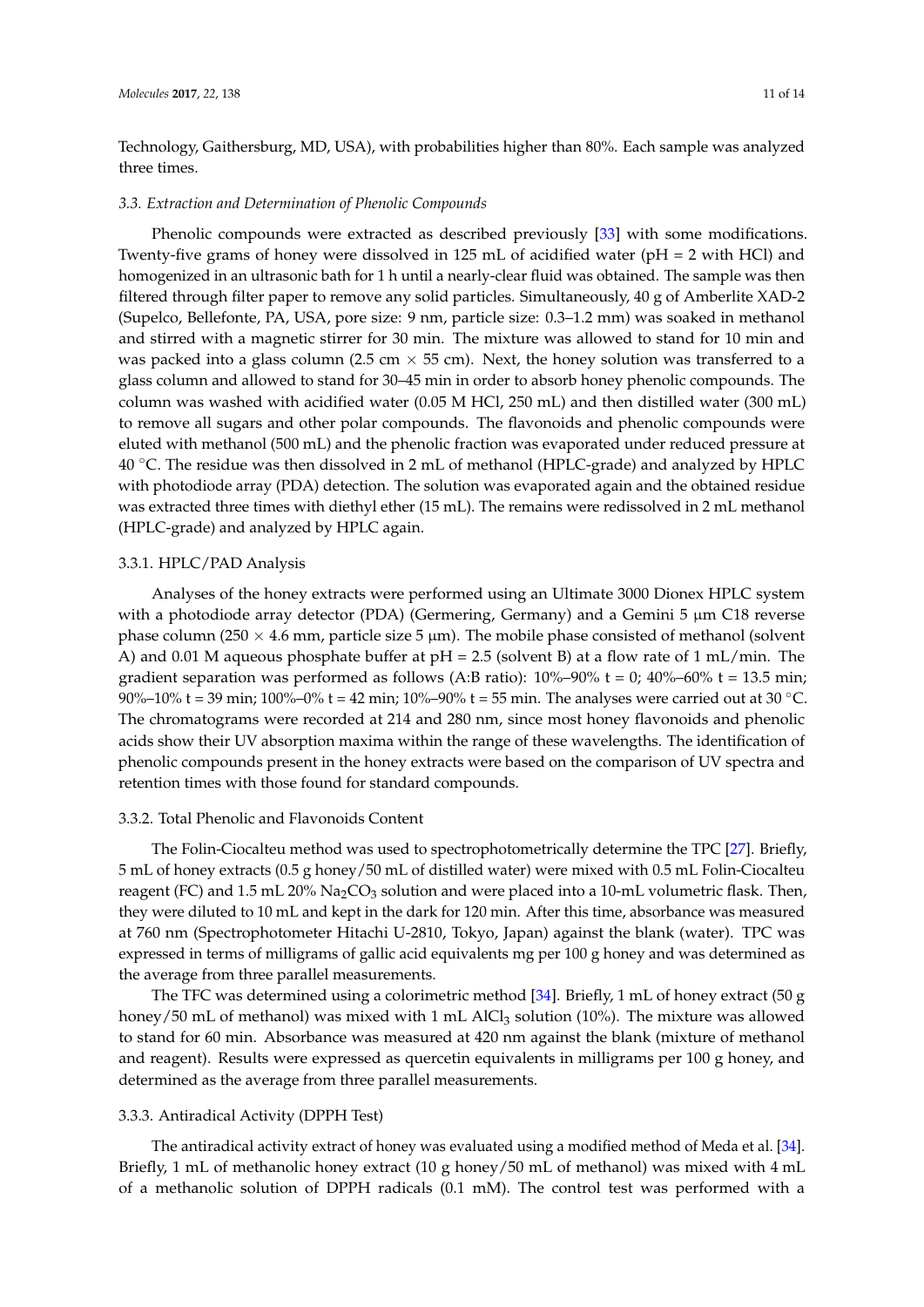methanol-lacking extract. The mixture was mixed and allowed to stand in the dark for 30 min. Absorbance was measured at 517 nm against the blank (methanol). Antiradical activity (%) of the honey samples was calculated using the following formula:

$$
AA [\%] = 100 \times (Abs_{control} - Abs_{sample})/Abs_{control}
$$

where Abs represents the absorbance.

# **4. Conclusions**

The HPLC-PAD data of the first investigation of the composition of unifloral *M. officinalis* honey revealed the dominant content of gallic acid and (+)-catechin. Their contents, and relative amounts, in the analyzed honey samples were constant and may be proposed as useful chemical markers of the floral origin of this honey. Furthermore, GC-MS analysis of the honey extracts showed the presence of interesting substances: Pharmacologically-active coumarin, which has, so far, been described as a main ingredient of French lavender honeys, and lumichrome, a derivative of the vitamin riboflavin, suggested as a marker among Dalmatian sage (*S. officinalis* L.) unifloral honey. The results of analysis of the tested honey samples clearly indicate that the combined presence of these compounds, alongside the high level of gallic acid and (+)-catechin (all of these compounds are shown in Figure [1\)](#page-6-0), could be characteristic chemical fingerprints used to distinguish Polish yellow sweet clover honey from other unifloral honeys.

**Acknowledgments:** This research was supported by National Science Centre Project 2014/2015/ 15/B/NZ9/02182.

**Author Contributions:** I.J.-M. designed the experiments. I.J.-M., E.M. and N.S. performed the experiments. I.J.-M., E.M. and N.S. analyzed the data. All the authors discussed and planned the paper. I.J.-M. and E.M. drafted the manuscript.

**Conflicts of Interest:** The authors declare no conflict of interest.

# **References**

- <span id="page-11-0"></span>1. Bunney, S. *The Illustrated Encyclopedia of Herb. Their Medicinal and Culinary Uses*; Chancellor Press: London, UK, 1992; pp. 190–198.
- <span id="page-11-1"></span>2. Chorepsima, S.; Tentolouris, K.; Dimitroulis, D.; Tentolouris, N. Melilotus: Contribution to wound healing in the diabetic foot. *J. Herb. Med.* **2013**, *3*, 81–86. [\[CrossRef\]](http://dx.doi.org/10.1016/j.hermed.2013.04.005)
- <span id="page-11-2"></span>3. Matławska, I. Leki roślinne w terapii guzków krwawniczych odbytu. Herbal remedies in the treatment of hemorrhoids. *Post˛epy Fitoter.* **2002**, *3–4*, 70–74.
- <span id="page-11-3"></span>4. Ehlers, D.; Platte, S.; Bork, W.R.; Gerard, D.; Quirin, K.W. HPLC analysis of sweet clover extracts. *Deut. Lebensm. Rundsch.* **1997**, *93*, 77–79.
- <span id="page-11-4"></span>5. Keating, G.; O'Kennedy, R. The chemistry and occurrence of coumarins. In *Coumarins—Biology, Applications and Mode of Action*; O'Kennedy, R., Thornes, R.D., Eds.; John Wiley & Sons Ltd.: Chichester, UK, 1997; pp. 315–323.
- <span id="page-11-5"></span>6. Smith, W.K.; Gorz, H.J. Sweet clover improvement. *Adv. Agron.* **1965**, *17*, 163–231.
- <span id="page-11-6"></span>7. Locatelli, M.; Zengin, G.; Uysal, A.; Carradori, S.; de Luca, E.; Bellagamba, G.; Aktumsek, A.; Lazarova, I. Multicomponent pattern and biological activities of seven Asphodeline taxa: Potential sources of natural-functional ingredients for bioactive formulations. *J. Enzyme Inhib. Med. Chem.* **2016**. [\[CrossRef\]](http://dx.doi.org/10.1080/14756366.2016.1235041) [\[PubMed\]](http://www.ncbi.nlm.nih.gov/pubmed/27774819)
- 8. Uysal, A.; Zengin, G.; Mollica, A.; Gunes, E.; Locatelli, M.; Yilmaz, T.; Aktumsek, A. Chemical and biological insights on Cotoneaster integerrimus: A new (−)-epicatechin source for food and medicinal applications. *Phytomedicine* **2016**, *23*, 979–988. [\[CrossRef\]](http://dx.doi.org/10.1016/j.phymed.2016.06.011) [\[PubMed\]](http://www.ncbi.nlm.nih.gov/pubmed/27444342)
- <span id="page-11-7"></span>9. Zengin, G.; Locatelli, M.; Ceylan, R.; Aktumsek, A. Anthraquinone profile, antioxidant and enzyme inhibitory effect of root extracts of eight *Asphodeline* taxa from Turkey: Can Asphodeline roots be considered as a new source of natural compounds? *J. Enzyme Inhib. Med. Chem.* **2016**, *31*, 754–759. [\[CrossRef\]](http://dx.doi.org/10.3109/14756366.2015.1063623) [\[PubMed\]](http://www.ncbi.nlm.nih.gov/pubmed/26207512)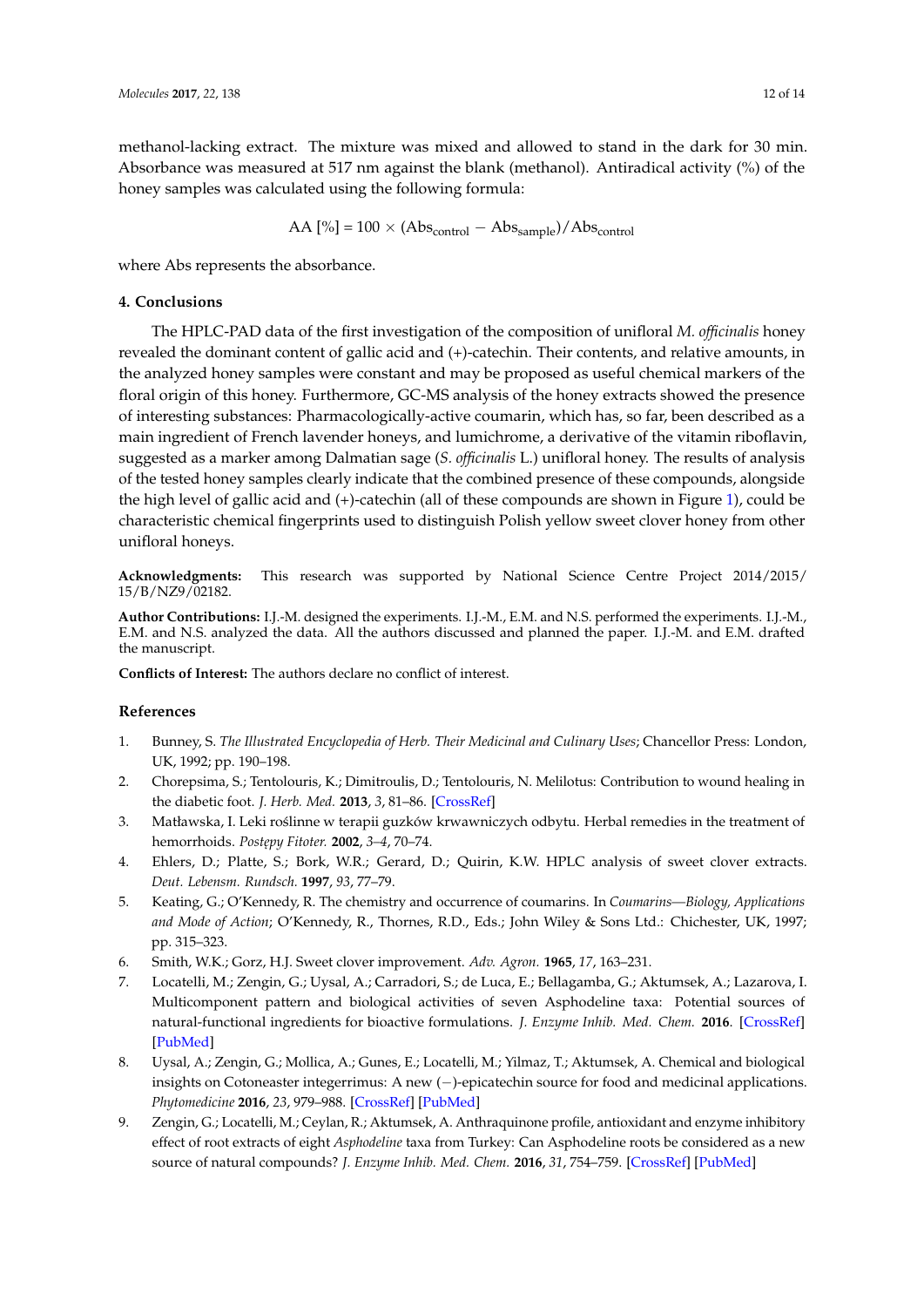- <span id="page-12-0"></span>10. Lake, B. Coumarin metabolism, toxicity and carcinogenicity: Relevance for human risk assessment. *Food Chem. Toxicol.* **1999**, *37*, 423–453. [\[CrossRef\]](http://dx.doi.org/10.1016/S0278-6915(99)00010-1)
- <span id="page-12-1"></span>11. Thada, R.; Chockalingam, S.; Dhandapani, R.K.; Panchamoorthy, R. Extraction and quantitation of coumarin from cinnamon and its effect on enzymatic browning in fresh apple juice: A bioinformatics approach to illuminate its antibrowning activity. *J. Agric. Food Chem.* **2013**, *61*, 5385–5390. [\[CrossRef\]](http://dx.doi.org/10.1021/jf4009789) [\[PubMed\]](http://www.ncbi.nlm.nih.gov/pubmed/23683299)
- <span id="page-12-3"></span>12. Jerković, I.; Marijanović, Z.; Staver, M.M. Screening of natural organic volatiles from *Prunus mahaleb* L. Honey: Coumarin and vomifoliol as nonspecific biomarkers. *Molecules* **2011**, *16*, 2507–2518. [\[PubMed\]](http://www.ncbi.nlm.nih.gov/pubmed/21407151)
- <span id="page-12-4"></span>13. Guyot–Declerck, C. Floral quality and discrimination of *Lavandula stoechas*, *Lavandula angustifolia*, and *Lavandula angustifolia x latifolia* honeys. *Food Chem.* **2002**, *79*, 453–459. [\[CrossRef\]](http://dx.doi.org/10.1016/S0308-8146(02)00216-9)
- <span id="page-12-2"></span>14. Martino, E.; Ramaiola, I.; Urbano, M.; Bracco, F.; Collina, S. Microwave-assisted extraction of coumarin and related compounds from *Melilotus officinalis* (L.) Pallas as an alternative to Soxhlet and ultrasound-assisted extraction. *J. Chromatogr. A* **2006**, *1125*, 147–151. [\[CrossRef\]](http://dx.doi.org/10.1016/j.chroma.2006.05.032) [\[PubMed\]](http://www.ncbi.nlm.nih.gov/pubmed/16769080)
- <span id="page-12-5"></span>15. Bouseta, A.; Scheirman, V.; Collin, S. Flavor and free amino acid composition of lavender and Eucalyptus honeys. *J. Food Sci.* **1996**, *61*, 683–687. [\[CrossRef\]](http://dx.doi.org/10.1111/j.1365-2621.1996.tb12181.x)
- <span id="page-12-6"></span>16. Matiru, V.N.; Dakora, F.D. Xylem transport and shoot accumulation of lumichrome, a newly recognized rhizobial signal, alters root respiration, stomatal conductance, leaf transpiration and photosynthetic rates in legumes and cereals. *New Phytol.* **2005**, *165*, 847–855. [\[CrossRef\]](http://dx.doi.org/10.1111/j.1469-8137.2004.01254.x) [\[PubMed\]](http://www.ncbi.nlm.nih.gov/pubmed/15720696)
- <span id="page-12-7"></span>17. Tuberoso, C.I.G.; Jerković, I.; Bifulco, E.; Marijanovic, Z.; Congiu, F.; Bubalo, D. Riboflavin and lumichrome in Dalmatian sage honey and other unifloral honeys determined by LC–DAD technique. *Food Chem.* **2012**, *135*, 1985–1990. [\[CrossRef\]](http://dx.doi.org/10.1016/j.foodchem.2012.06.096) [\[PubMed\]](http://www.ncbi.nlm.nih.gov/pubmed/22953948)
- <span id="page-12-8"></span>18. Tuberoso, C.I.G.; Bifulco, E.; Caboni, P.; Sarais, G.; Cottiglia, F.; Floris, I. Lumichrome and phenyllactic acid as chemical markers of thistle (*Galactites tomentosa* Moench) honey. *J. Agric. Food Chem.* **2011**, *59*, 364–369. [\[CrossRef\]](http://dx.doi.org/10.1021/jf1039074) [\[PubMed\]](http://www.ncbi.nlm.nih.gov/pubmed/21126007)
- <span id="page-12-9"></span>19. Kuś, P.M.; Jerković, I.; Tuberoso, C.I.G.; Marijanović, Z.; Congiu, F. Cornflower (*Centaurea cyanus* L.) honey quality parameters: Chromatographic fingerprints, chemical biomarkers, antioxidant capacity and others. *Food Chem.* **2014**, *142*, 12–18.
- <span id="page-12-10"></span>20. Jasicka-Misiak, I.; Poliwoda, A.; Dereń, M.; Kafarski, P. Phenolic compounds and abscisic acid as potential markers for the floral origin of two Polish unifloral honeys. *Food Chem.* **2012**, *131*, 1149–1156. [\[CrossRef\]](http://dx.doi.org/10.1016/j.foodchem.2011.09.083)
- <span id="page-12-11"></span>21. Can, Z.; Yildiz, O.; Sahin, H.; Turumtay, E.A.; Silici, S.; Kolayli, S. An investigation of Turkish honeys: Their physico-chemical properties, antioxidant capacities and phenolic profile. *Food Chem.* **2015**, *180*, 133–141. [\[CrossRef\]](http://dx.doi.org/10.1016/j.foodchem.2015.02.024) [\[PubMed\]](http://www.ncbi.nlm.nih.gov/pubmed/25766810)
- <span id="page-12-12"></span>22. Piljac-Zegarac, J.; Stipcevic, T.; Belscak, A. Antioxidant properties and phenolic content of different floral origin honeys. *J. Apiprod. Apimed. Sci.* **2009**, *1*, 43–50. [\[CrossRef\]](http://dx.doi.org/10.3896/IBRA.4.01.2.04)
- <span id="page-12-13"></span>23. Dimitrova, B.; Gevrenova, R.; Anklam, E. Analysis of phenolic acids in honeys of different floral origin by solid-phase extraction and highperformance liquid chromatography. *Phytochem. Anal.* **2007**, *18*, 24–32. [\[CrossRef\]](http://dx.doi.org/10.1002/pca.948) [\[PubMed\]](http://www.ncbi.nlm.nih.gov/pubmed/17260695)
- <span id="page-12-14"></span>24. Khalil, M.I.; Alam, N.; Moniruzzaman, M.; Sulaiman, S.A.; Gan, S.H. Phenolic acid composition and antioxidant properties of Malaysian honeys. *J. Food Sci.* **2011**, *76*, 921–928. [\[CrossRef\]](http://dx.doi.org/10.1111/j.1750-3841.2011.02282.x) [\[PubMed\]](http://www.ncbi.nlm.nih.gov/pubmed/22417491)
- <span id="page-12-15"></span>25. Hussein, S.Z.; Yusoff, K.M.; Makpol, S.; Yusof, Y.A.M. Antioxidant capacities and total phenolic contents increase with gamma irradiation in two types of Malaysian honey. *Molecules* **2011**, *16*, 6378–6395. [\[CrossRef\]](http://dx.doi.org/10.3390/molecules16086378) [\[PubMed\]](http://www.ncbi.nlm.nih.gov/pubmed/21796076)
- <span id="page-12-16"></span>26. Beretta, G.; Granata, P.; Ferrero, M.; Orioli, M.; Facino, R.M. Standardization of antioxidant properties of honey by a combination of spectrophotometric/fluorimetric assays and chemometrics. *Anal. Chim. Acta* **2005**, *533*, 185–191. [\[CrossRef\]](http://dx.doi.org/10.1016/j.aca.2004.11.010)
- <span id="page-12-17"></span>27. Wilczyńska, A. Phenolic content and antioxidant activity of different types of Polish honey—A short report. *Pol. J. Food Nutr. Sci.* **2010**, *60*, 309–313.
- <span id="page-12-18"></span>28. Rababah, T.M.; Al-Omoush, M.; Brewer, S.; Alhamad, M.; Yang, W.; Alrababah, M.; Al-Ghzawi, A.A.; Al-u'datt, M.; Ereifej, K.; Alsheyab, F.; et al. Total phenol, antioxidant activity, flavonoids, anthocyanins and color of honey as affected by floral origin found in the arid and semiarid Mediterranean areas. *J. Food Process. Preserv.* **2014**, *38*, 1119–1128. [\[CrossRef\]](http://dx.doi.org/10.1111/jfpp.12071)